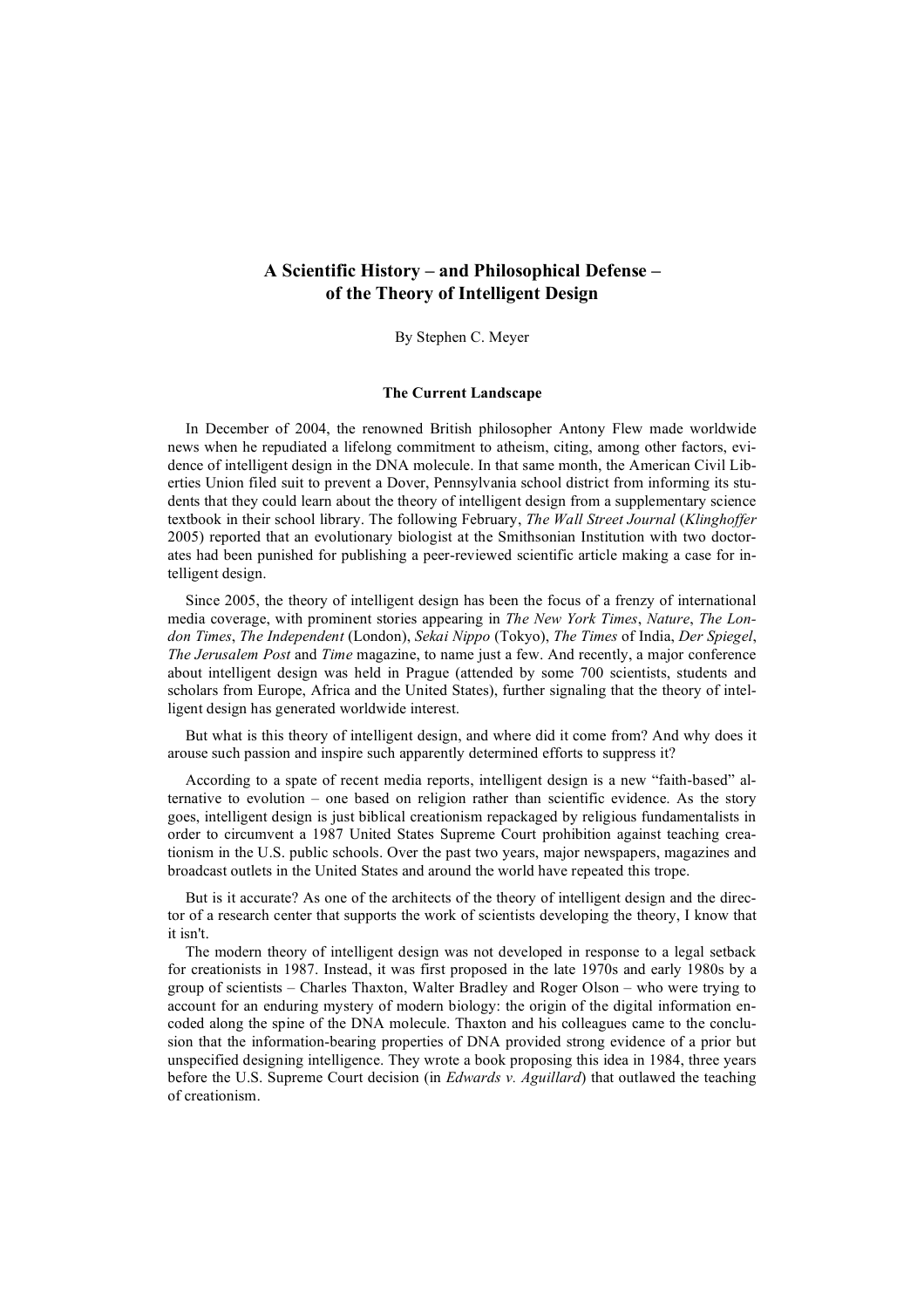# 2 Stephen C. Meyer

Earlier in the 1960s and 1970s, physicists had already begun to reconsider the design hypothesis. Many were impressed by the discovery that the laws and constants of physics are improbably "finely-tuned" to make life possible. As British astrophysicist Fred Hoyle put it, the fine-tuning of the laws and constants of physics suggested that a designing intelligence "had monkeyed with physics" for our benefit.

Contemporary scientific interest in the design hypothesis not only predates the U.S. Supreme Court ruling against creationism, but the formal theory of intelligent design is clearly different than creationism in both its method and content. The theory of intelligent design, unlike creationism, is not based upon the Bible. Instead, it is based on observations of nature which the theory attempts to explain based on what we know about the cause and effect structure of the world and the patterns that generally indicate intelligent causes. Intelligent design is an inference from empirical evidence, not a deduction from religious authority.

The propositional content of the theory of intelligent design also differs from that of creationism. Creationism or Creation Science, as defined by the U.S. Supreme Court, defends a particular reading of the book of Genesis in the Bible, typically one that asserts that the God of the Bible created the earth in six literal twenty-four hour periods a few thousand years ago. The theory of intelligent design does not offer an interpretation of the book of Genesis, nor does it posit a theory about the length of the Biblical days of creation or even the age of the earth. Instead, it posits a causal explanation for the observed complexity of life.

But if the theory of intelligent design is not creationism, what is it? Intelligent design is an evidence-based scientific theory about life's origins that challenges strictly materialistic views of evolution. According to Darwinian biologists such as Oxford's *Richard Dawkins* (1986: 1), livings systems "give the appearance of having been designed for a purpose." But, for modern Darwinists, that appearance of design is entirely illusory. Why? According to neo-Darwinism, wholly undirected processes such as natural selection and random mutations are fully capable of producing the intricate designed-like structures in living systems. In their view, natural selection can mimic the powers of a designing intelligence without itself being directed by an intelligence of any kind.

In contrast, the theory of intelligent design holds that there are tell-tale features of living systems and the universe – for example, the information-bearing properties of DNA, the miniature circuits and machines in cells and the fine tuning of the laws and constants of physics – that are best explained by an intelligent cause rather than an undirected material process. The theory does not challenge the idea of "evolution" defined as either change over time or common ancestry, but it does dispute Darwin's idea that the cause of biological change is wholly blind and undirected. Either life arose as the result of purely undirected material processes or a guiding intelligence played a role. Design theorists affirm the latter option and argue that living organisms look designed because they really were designed.

## **A Brief History of the Design Argument**

By making a case for design based on observations of natural phenomena, advocates of the contemporary theory of intelligent design have resuscitated the classical design argument. Prior to the publication of *The Origin of Species* by Charles Darwin in 1859, many Western thinkers, for over two thousand years, had answered the question "how did life arise?" by invoking the activity of a purposeful designer. Design arguments based on observations of the natural world were made by Greek and Roman philosophers such as *Plato* (1960: 279) and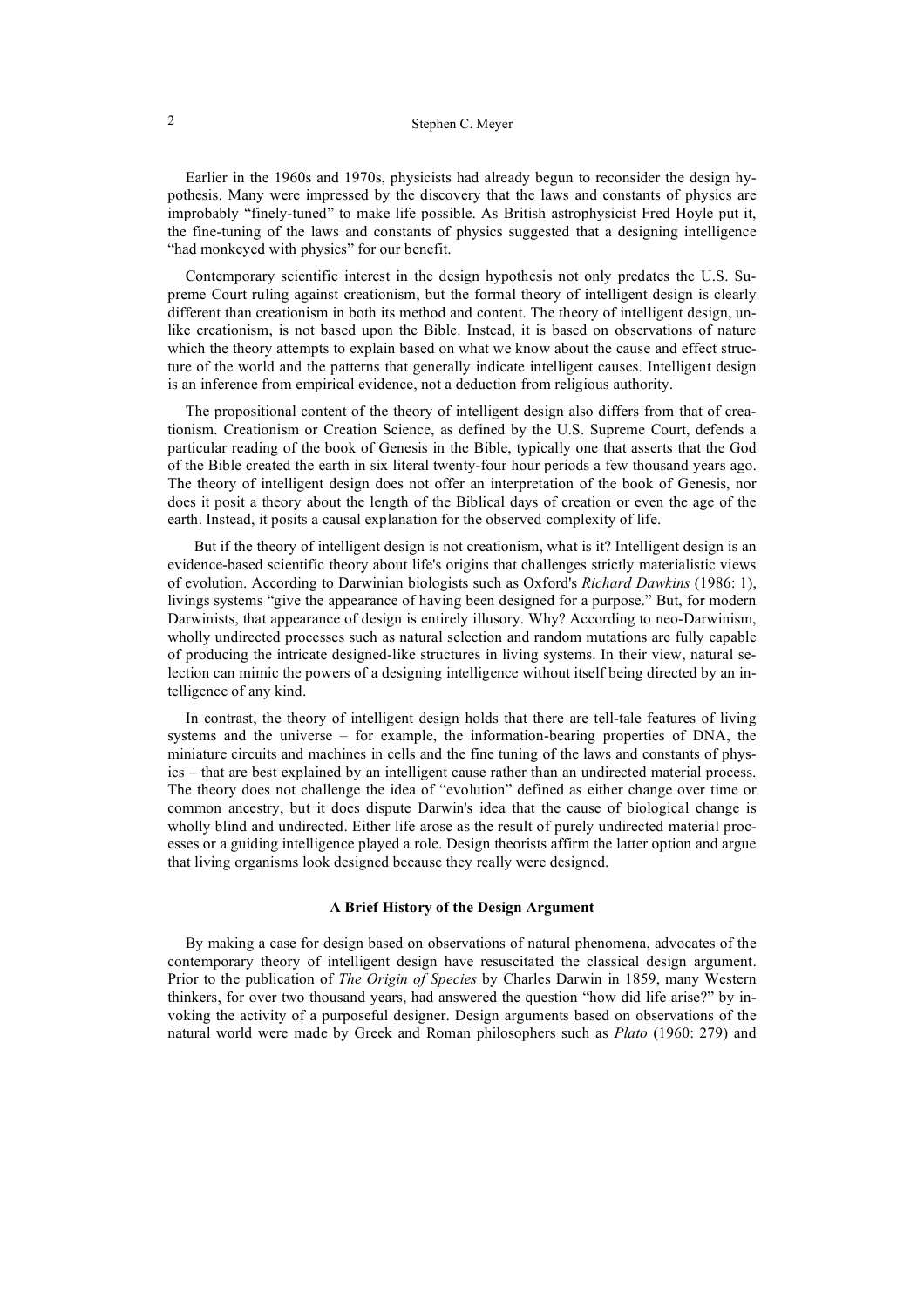*Cicero* (1933: 217), by Jewish philosophers such as Maimonides and by Christian thinkers such as Thomas Aquinas<sup>1</sup> (see *Hick* 1970: 1).

The idea of design also figured centrally in the modern scientific revolution (1500-1700). As historians of science (see *Gillespie* 1987: 1-49) have often pointed out, many of the founders of early modern science assumed that the natural world was intelligible precisely because they also assumed that it had been designed by a rational mind. In addition, many individual scientists – Johannes Kepler in astronomy (see *Kepler* 1981: 93-103; *Kepler* 1995: 170, 240),<sup>2</sup> John Ray in biology (see *Ray* 1701) and Robert Boyle in chemistry (see *Boyle* 1979: 172) – made specific design arguments based upon empirical discoveries in their respective fields. This tradition attained an almost majestic rhetorical quality in the writing of Sir Isaac Newton, who made both elegant and sophisticated design arguments based upon biological, physical and astronomical discoveries. Writing in the General Scholium to the *Principia*, *Newton* (1934: 543-44) suggested that the stability of the planetary system depended not only upon the regular action of universal gravitation, but also upon the very precise initial positioning of the planets and comets in relation to the sun. As he explained:

[T]hough these bodies may, indeed, continue in their orbits by the mere laws of gravity, yet they could by no means have at first derived the regular position of the orbits themselves from those laws [...] [Thus] [t]his most beautiful system of the sun, planets and comets, could only proceed from the counsel and dominion of an intelligent and powerful Being.

Or as he wrote in the *Opticks*:

 $\mathcal{L}=\mathcal{L}$ 

How came the Bodies of Animals to be contrived with so much Art, and for what ends were their several parts? Was the Eye contrived without Skill in Opticks, and the Ear without Knowledge of Sounds? [...] And these things being rightly dispatch'd, does it not appear from Phænomena that there is a Being incorporeal, living, intelligent, omnipresent [...]. (*Newton* 1952: 369-70.)

Scientists continued to make such design arguments well into the early nineteenth century, especially in biology. By the later part of the  $18<sup>th</sup>$  century, however, some enlightenment philosophers began to express skepticism about the design argument. In particular, David Hume, in his *Dialogues Concerning Natural Religion* (1779), argued that the design argument depended upon a flawed analogy with human artifacts. He admitted that artifacts derive from intelligent artificers, and that biological organisms have certain similarities to complex human artifacts. Eyes and pocket watches both depend upon the functional integration of many separate and specifically configured parts. Nevertheless, he argued, biological organisms also differ from human artifacts – they reproduce themselves, for example – and the advocates of the design argument fail to take these dissimilarities into account. Since experience teaches that organisms always come from other organisms, Hume argued that analogical argument really ought to suggest that organisms ultimately come from some primeval organism (perhaps a giant spider or vegetable), not a transcendent mind or spirit.

Despite this and other objections, Hume's categorical rejection of the design argument did not prove entirely decisive with either theistic or secular philosophers. Thinkers as diverse as the Scottish Presbyterian *Thomas Reid* (1981: 59), the Enlightenment deist *Thomas Paine* (1925: 6) and the rationalist philosopher Immanuel Kant, continued to affirm<sup>3</sup> various versions

 $<sup>1</sup>$  Aquinas used the argument from design as one of his proofs for the existence of God.</sup>

<sup>&</sup>lt;sup>2</sup> Kepler's belief that the work of God is evident in nature is illustrated by his statement in the *Harmonies of the World* that God "the light of nature promote[s] in us the desire for the light of grace, that by its means [God] ma[y] transport us into the light of glory" (*Kepler* 1995: 240. See also *Kline* 1980:

 $\frac{3}{3}$  Kant sought to limit the scope of the design argument, but did not reject it wholesale. Though he rejected the argument as a proof of the transcendent and omnipotent God of Judeo-Christian theology, he still accepted that it could establish the reality of a powerful and intelligent author of the world. In his words, "physical-theological argument can indeed lead us to the point of admiring the greatness, wis-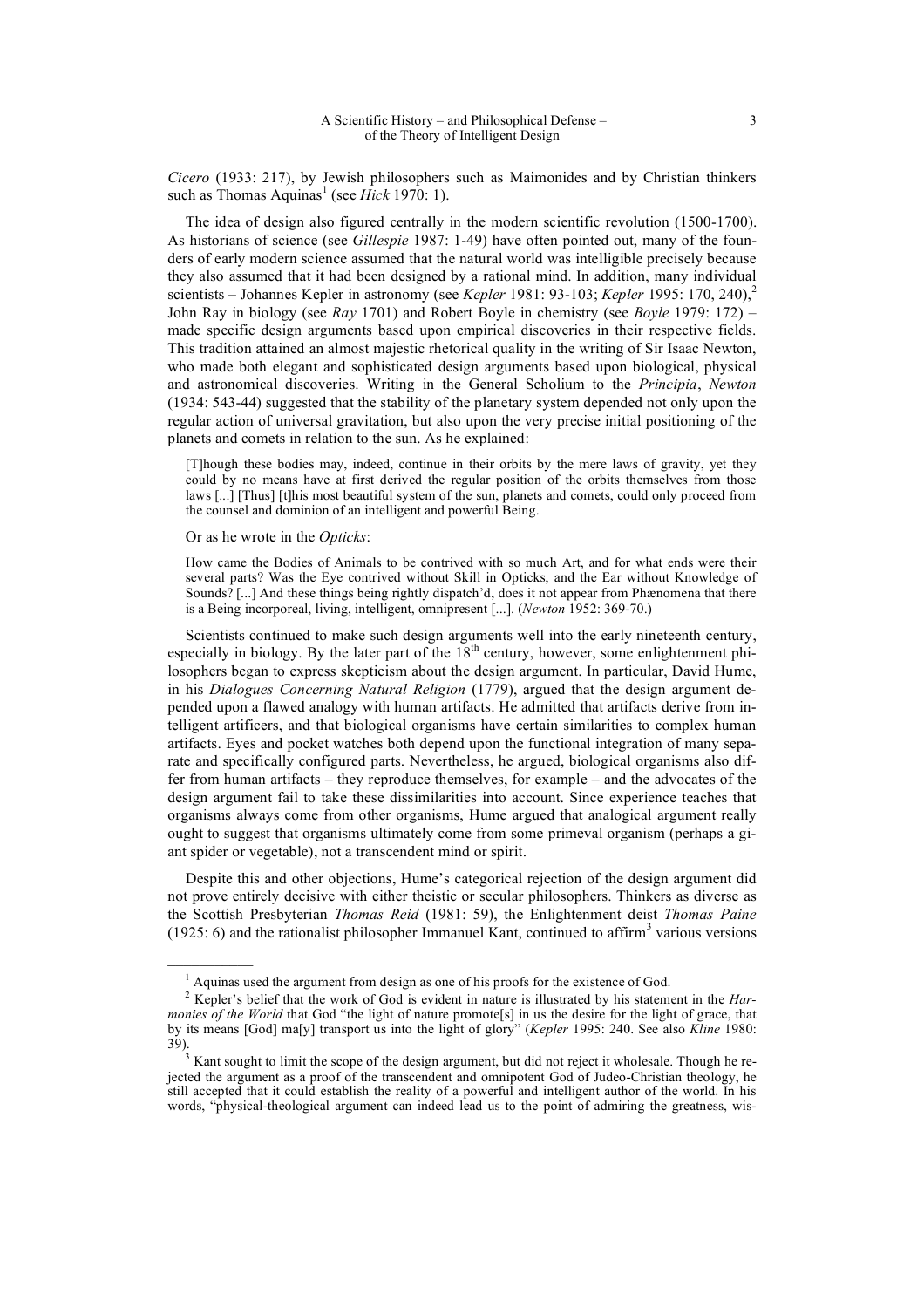of the design argument after the publication of Hume's *Dialogues*. Moreover, with the publication of William Paley's *Natural Theology*, science-based design arguments would achieve new popularity, both in Britain and on the continent. *Paley* (1852: 8-9) catalogued a host of biological systems that suggested the work of a superintending intelligence. Paley argued that the astonishing complexity and superb adaptation of means to ends in such systems could not originate strictly through the blind forces of nature, any more than could a complex machine such as a pocket watch. Paley also responded directly to Hume's claim that the design inference rested upon a faulty analogy. A watch that could reproduce itself, he argued, would constitute an even more marvelous effect than one that could not. Thus, for Paley, the differences between artifacts and organisms only seemed to strengthen the conclusion of design. And indeed, despite the widespread currency of Hume's objections, many scientists continued to find Paley's watch-to-watchmaker reasoning compelling well into  $19<sup>th</sup>$  century.

## **Darwin and the Eclipse of Design**

Acceptance of the design argument began to abate during the late  $19<sup>th</sup>$  century with the emergence of increasingly powerful materialistic explanations of apparent design in biology, particularly Charles Darwin's theory of evolution by natural selection. Darwin argued in 1859 that living organisms only *appeared* to be designed. To make this case, he proposed a concrete mechanism, natural selection acting on random variations, that could explain the adaptation of organisms to their environment (and other evidences of apparent design) without actually invoking an intelligent or directing agency. Darwin saw that natural forces would accomplish the work of a human breeder and thus that blind nature could come to mimic, over time, the action of a selecting intelligence – a designer. If the origin of biological organisms could be explained naturalistically,<sup>4</sup> as *Darwin* (1964: 481-82) argued, then explanations invoking an intelligent designer were unnecessary and even vacuous.

Thus, it was not ultimately the arguments of the philosophers that destroyed the popularity of the design argument, but a scientific theory of biological origins. This trend was reinforced by the emergence of other fully naturalistic origins scenarios in astronomy, cosmology and geology. It was also reinforced (and enabled) by an emerging positivistic tradition in science that increasingly sought to exclude appeals to supernatural or intelligent causes from science *by definition* (see *Gillespie* 1979: 41-66, 82-108 for a discussion of this methodological shift). Natural theologians such as Robert Chambers, Richard Owen and Asa Gray, writing just prior to Darwin, tended to oblige this convention by locating design in the workings of natural law rather than in the complex structure or function of particular objects. While this move certainly made the natural theological tradition more acceptable to shifting methodological canons in science, it also gradually emptied it of any distinctive empirical content, leaving it vulnerable to charges of subjectivism and vacuousness. By locating design more in natural law and less in complex contrivances that could be understood by direct comparison to human creativity, later British natural theologians ultimately made their research program indistinguishable from the positivistic and fully naturalistic science of the Darwinians (*Dembski* 1996). As a result, the notion of design, to the extent it maintained any intellectual currency, soon became relegated to a matter of subjective belief. One could still believe that a mind superintended over the regular law-like workings of nature, but one might just as well assert that

 $\mathcal{L}_\text{max}$ 

dom, power, etc., of the Author of the world, but can take us no further" (*Kant* 1963: 523).

<sup>&</sup>lt;sup>4</sup> The effort to explain biological organisms was reinforced by a trend in science to provide fully naturalistic accounts for other phenomena such as the precise configuration of the planets in the solar system (Laplace) and the origin of geological features (Lyell and Hutton). It was also reinforced (and in large part made possible) by an emerging positivistic tradition in science that increasingly sought to exclude appeals to supernatural or intelligent causes from science *by definition* (see *Gillespie* 1987: 1-49).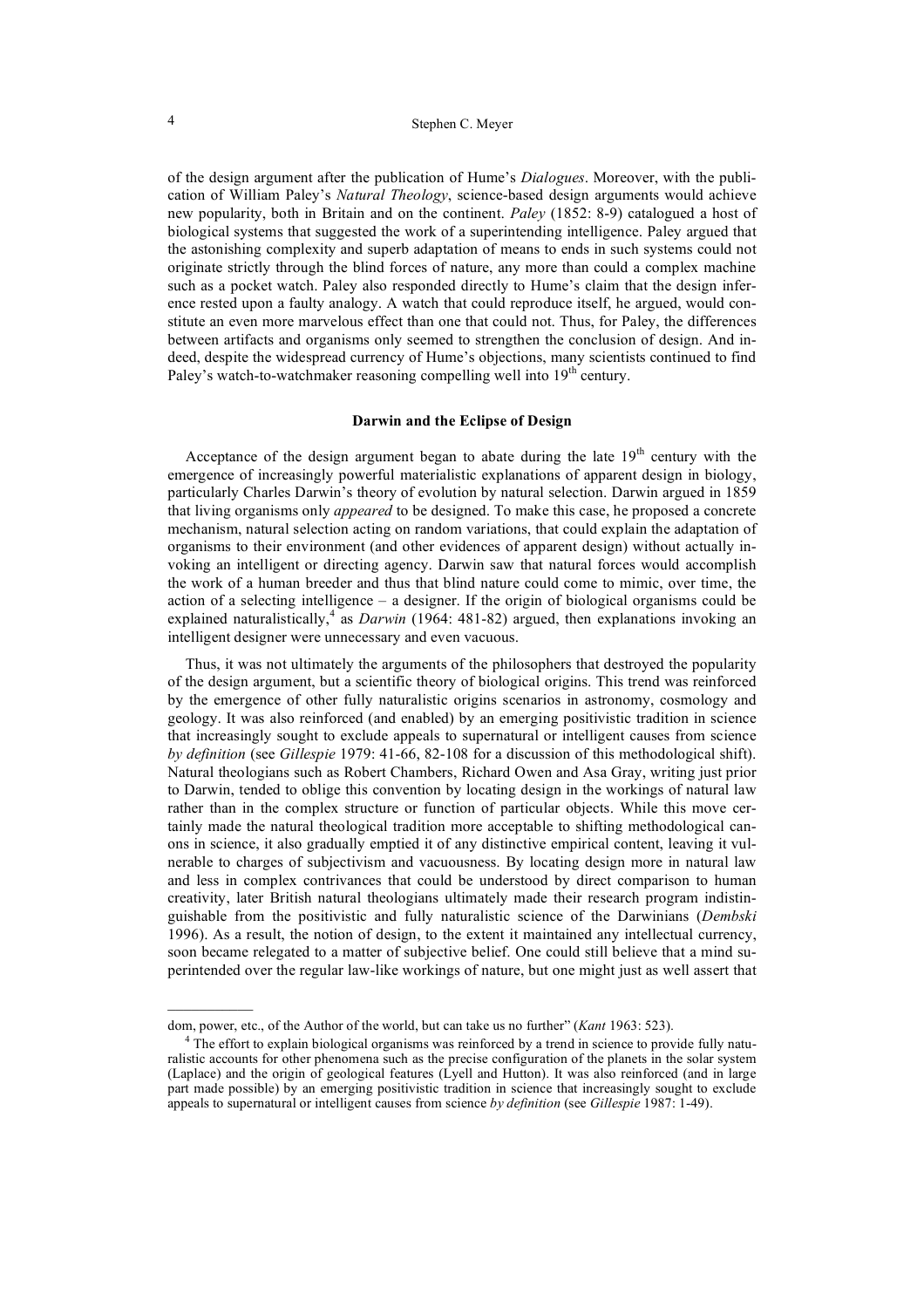nature and its laws existed on their own. Thus, by the end of the nineteenth century, natural theologians could no longer point to any specific artifact of nature that required intelligence as a necessary explanation. As a result, intelligent design became undetectable except "through the eyes of faith."

Though the design argument in biology went into retreat after the publication of *The Origin*, it never quite disappeared. Darwin was challenged by several leading scientists of his day, most forcefully by the great Harvard naturalist Louis Agassiz, who argued that the sudden appearance of the first complex animal forms in the Cambrian fossil record pointed to "an intellectual power" and attested to "acts of mind." Similarly, the co-founder of the theory of evolution by natural selection, *Alfred Russel Wallace* (1991: 33-34), argued that some things in biology were better explained by reference to the work of a "Higher intelligence" than by reference to Darwinian evolution. There seemed to him "to be evidence of a Power" guiding the laws of organic development "in definite directions and for special ends." As he put it, "[S]o far from this view being out of harmony with the teachings of science, it has a striking analogy with what is now taking place in the world." And in 1897, Oxford scholar F.C.S. Schiller argued that "it will not be possible to rule out the supposition that the process of Evolution may be guided by an intelligent design" (*Schiller* 1903: 141).

This continued interest in the design hypothesis was made possible in part because the mechanism of natural selection had a mixed reception in the immediate post-Darwinian period. As the historian of biology *Peter Bowler* (1986: 44-50) has noted, classical Darwinism entered a period of eclipse during the late  $19<sup>th</sup>$  and early  $20<sup>th</sup>$  centuries mainly because Darwin lacked an adequate theory for the origin and transmission of new heritable variation. Natural selection, as Darwin well understood, could accomplish nothing without a steady supply of genetic variation, the ultimate source of new biological structure. Nevertheless, both the blending theory of inheritance that Darwin had assumed and the classical Mendelian genetics that soon replaced it, implied limitations on the amount of genetic variability available to natural selection. This in turn implied limits on the amount of novel structure that natural selection could produce.

By the late 1930s and 1940s, however, natural selection was revived as the main engine of evolutionary change as developments in a number of fields helped to clarify the nature of genetic variation. The resuscitation of the variation / natural selection mechanism by modern genetics and population genetics became known as the neo-Darwinian synthesis. According to the new synthetic theory of evolution, the mechanism of natural selection acting upon random variations (especially including small-scale mutations) sufficed to account for the origin of novel biological forms and structures. Small-scale "microevolutionary" changes could be extrapolated indefinitely to account for large-scale "macroevolutionary" development. With the revival of natural selection, the neo-Darwinists would assert, like Darwinists before them, that they had found a "designer substitute" that could explain the appearance of design in biology as the result of an entirely undirected natural process.<sup>5</sup> As Harvard evolutionary biologist *Ernst Mayr* (1982: xi-xii) has explained, "[T]he real core of Darwinism [...] is the theory of natural selection. This theory is so important for the Darwinian because it permits the explanation of adaptation, the 'design' of the natural theologian, by natural means." By the centennial celebration of Darwin's *Origin of Species* in 1959, it was assumed by many scientists that natural selection could fully explain the appearance of design and that, consequently, the design argument in biology was dead.

 $\mathcal{L}=\mathcal{L}$ 

 $<sup>5</sup>$  "[T]he fact of evolution was not generally accepted until a theory had been put forward to suggest</sup> how evolution had occurred, and in particular how organisms could become adapted to their environment; in the absence of such a theory, adaptation suggested design, and so implied a creator. It was this need which Darwin's theory of natural selection satisfied" (*Smith*, 1975: 30).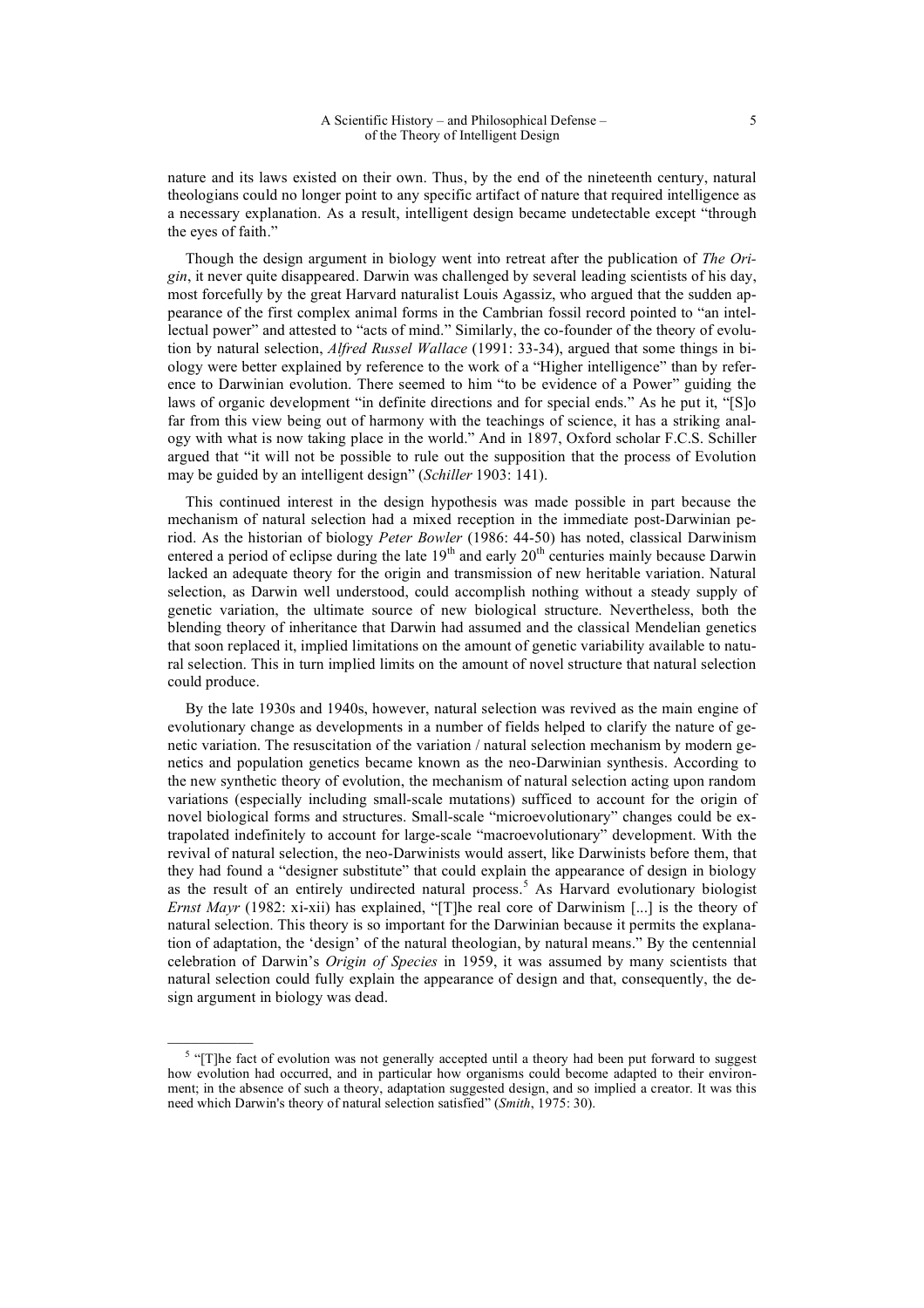# 6 Stephen C. Meyer

#### **Problems with the Neo-Darwinian Synthesis**

Since the late 1960s, however, the modern synthesis that emerged during the 1930s, 1940s and 1950s has begun to unravel in the face of new developments in paleontology, systematics, molecular biology, genetics and developmental biology. Since then a series of technical articles and books – including such recent titles as *Evolution: a Theory in Crisis* (1986) by Michael Denton, *Darwinism: The Refutation of a Myth* (1987) by Soren Lovtrup, *The Origins of Order* (1993) by Stuart A. Kauffman, *How The Leopard Changed Its Spots* (1994) by Brian C. Goodwin, *Reinventing Darwin* (1995) by Niles Eldredge, *The Shape of Life* (1996) by Rudolf A. Raff, *Darwin's Black Box* (1996) by Michael Behe, *The Origin of Animal Body Plans*  (1997) by Wallace Arthur, *Sudden Origins: Fossils, Genes, and the Emergence of Species* (1999) by Jeffrey H. Schwartz – have cast doubt on the creative power of neo-Darwinism's mutation/selection mechanism. As a result, a search for alternative naturalistic mechanisms of innovation has ensued with, as yet, no apparent success or consensus. So common are doubts about the creative capacity of the selection / mutation mechanism, neo-Darwinism's "designer substitute," that prominent spokesmen for evolutionary theory must now periodically assure the public that "just because we don't know *how* evolution occurred, does not justify doubt about *whether* it occurred."<sup>6</sup> As *Niles Eldredge* (1982: 508-9) wrote, "Most observers see the current situation in evolutionary theory – where the object is to explain how, not if, life evolves – as bordering on total chaos." Or as *Stephen Gould* (1980: 119-20) wrote, "The neo-Darwinism synthesis is effectively dead, despite its continued presence as textbook orthodoxy." (See also *Müller and Newman* 2003: 3-12.)

Soon after Gould and Eldredge acknowledged these difficulties, the first important books (*Thaxton, et al.* 1984; *Denton* 1985) advocating the idea of intelligent design as an alternative to neo-Darwinism began to appear in the United States and Britain.<sup>7</sup> But the scientific antecedents of the modern theory of intelligent design can be traced back to the beginning of the molecular biological revolution. In 1953 when Watson and Crick elucidated the structure of the DNA molecule, they made a startling discovery. The structure of DNA allows it to store information in the form of a four-character digital code. (See Figure 1). Strings of precisely sequenced chemicals called nucleotide bases store and transmit the assembly instructions – the information – for building the crucial protein molecules and machines the cell needs to survive.

Francis Crick later developed this idea with his famous "sequence hypothesis" according to which the chemical constituents in DNA function like letters in a written language or symbols in a computer code. Just as English letters may convey a particular message depending on their arrangement, so too do certain sequences of chemical bases along the spine of a DNA molecule convey precise instructions for building proteins. The arrangement of the chemical characters determines the function of the sequence as a whole. Thus, the DNA molecule has the same property of "sequence specificity" or "specified complexity" that characterizes codes and language. As Richard Dawkins has acknowledged, "the machine code of the genes is uncannily computer-like" (*Dawkins* 1995: 11). As Bill Gates has noted, "DNA is like a computer program but far, far more advanced than any software ever created" (*Gates* 1995:188). After

 $\mathcal{L}=\mathcal{L}$ 

<sup>&</sup>lt;sup>6</sup> "There is absolutely no disagreement among professional biologists on the fact that evolution has occurred. [...] But the *theory* of how evolution occurs is quite another matter, and is the subject of intense dispute" (*Futuyma* 1985: 3-13). Of course, to admit that natural selection cannot explain the appearance of design is in effect to admit that it has failed to perform the role that is claimed for it as a "designer substitute."

<sup>&</sup>lt;sup>7</sup> Note that similar developments were already taking place in Germany, starting with W.-E. Lönnig's *Auge – widerlegt Zufalls-Evolution* [=*The Eye Disproves Accidental Evolution*] (Stuttgart: Selbstverlag, 1976) and Henning Kahle's book, *Evolution – Irrweg moderner Wissenschaft?* [=*Evolution – Error of Modern Science?*] (Bielefeld: Moderner Buch Service, 1980).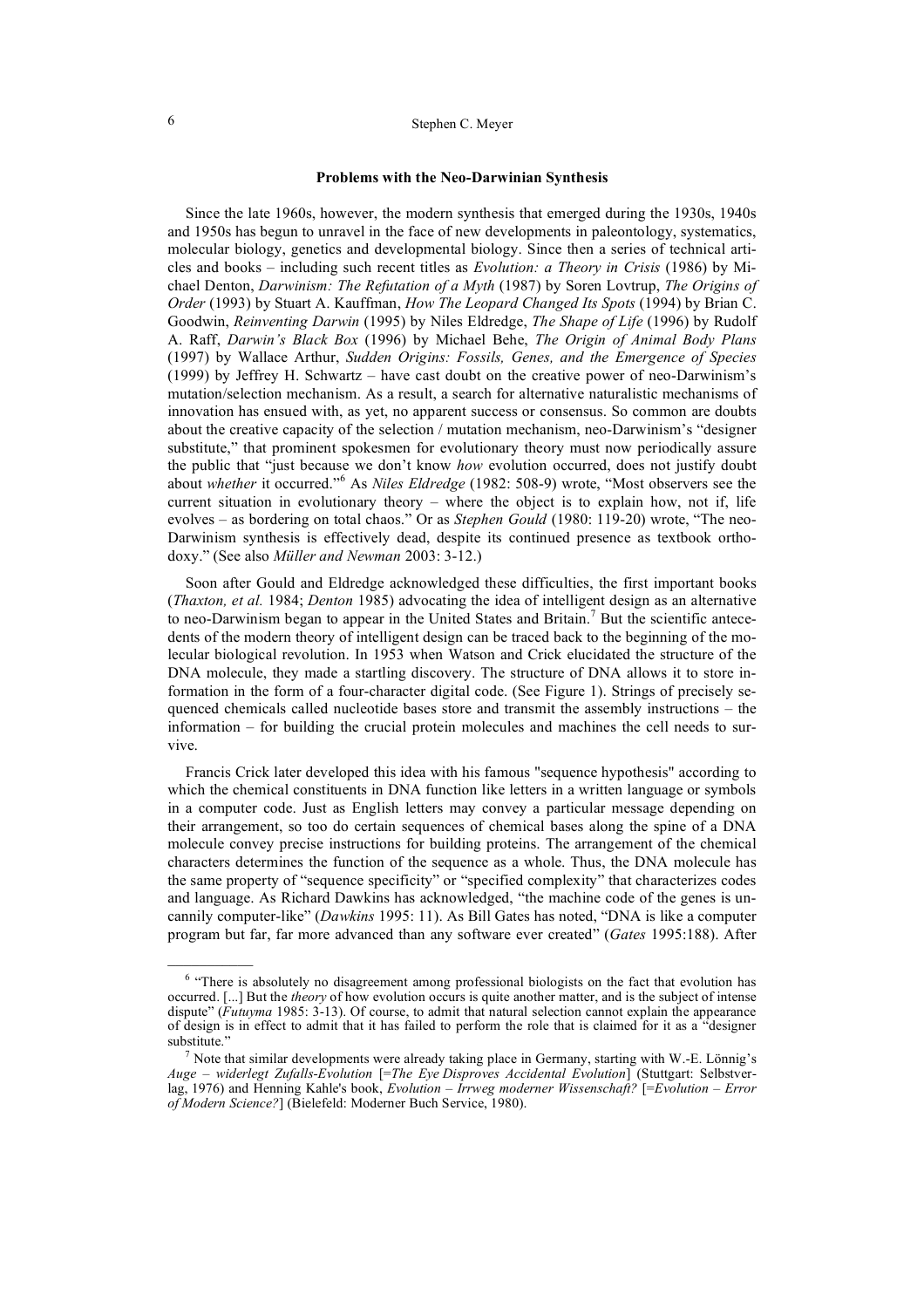the early 1960s, further discoveries made clear that the digital information in DNA and RNA is only part of a complex information processing system – an advanced form of nanotechnology that both mirrors and exceeds our own in its complexity, design logic and information storage density.



*Figure 1*

Thus, even as the design argument was being declared dead at the Darwinian centennial at the close of the 1950s, evidence that many scientists would later see as pointing to design was being uncovered in the nascent discipline of molecular biology. In any case, discoveries in this field would soon generate a growing rumble of voices dissenting from neo-Darwinism. In *By Design*, a history of the current design controversy, journalist *Larry Witham* (2003) traces the immediate roots of the theory of intelligent design in biology to the 1960s, at which time developments in molecular biology were generating new problems for the neo-Darwinian synthesis. At this time, mathematicians, engineers and physicists were beginning to express doubts that random mutations could generate the genetic information needed to produce crucial evolutionary transitions in the time available to the evolutionary process. Among the most prominent of these skeptical scientists were several from the Massachusetts Institute of Technology.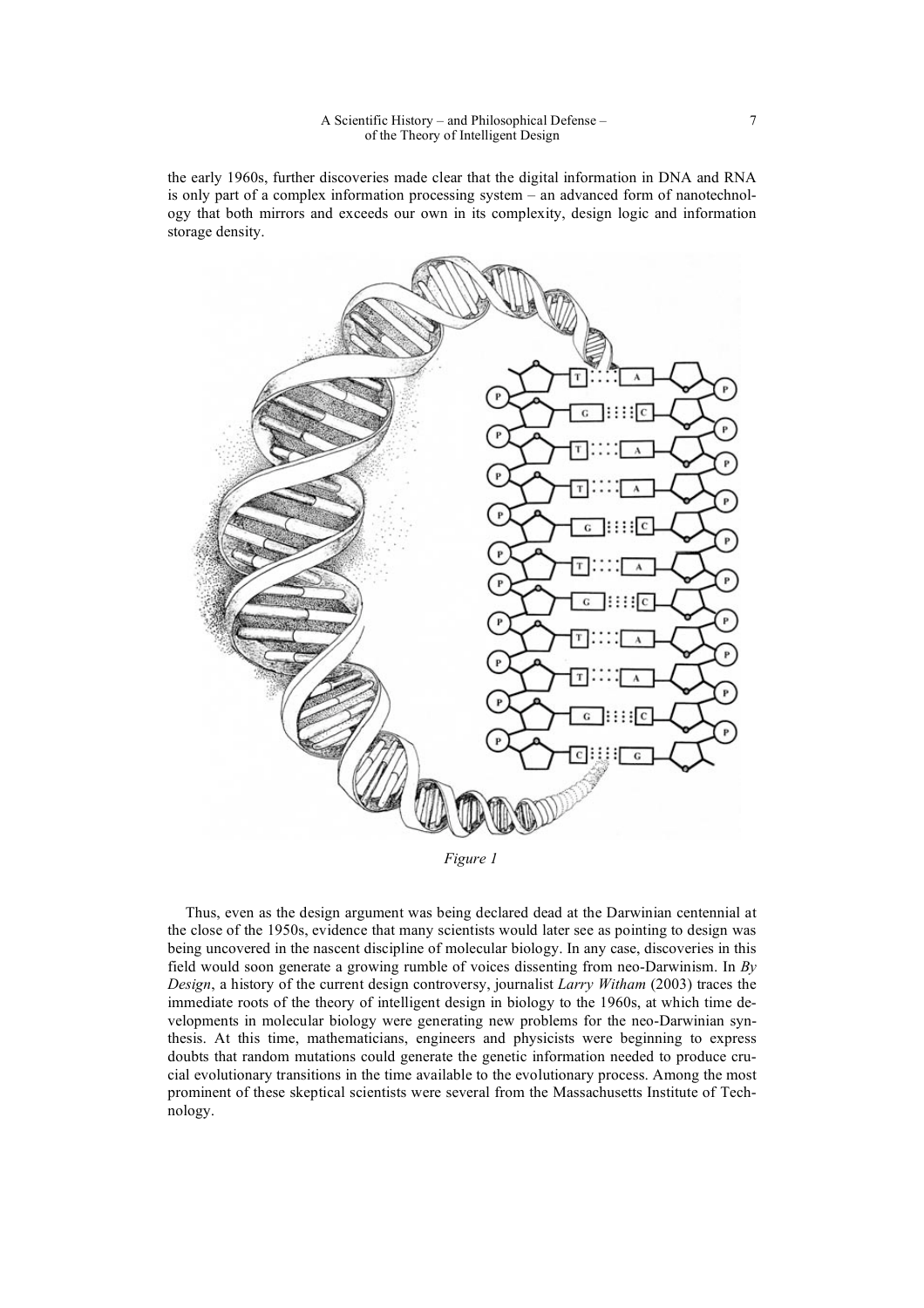# 8 Stephen C. Meyer

These researchers might have gone on talking among themselves about their doubts but for an informal gathering of mathematicians and biologists in Geneva in the mid-1960s at the home of MIT physicist Victor Weisskopf. During a picnic lunch the discussion turned to evolution, and the mathematicians expressed surprise at the biologists' confidence in the power of mutations to assemble the genetic information necessary to evolutionary innovation. Nothing was resolved during the argument that ensued, but those present found the discussion stimulating enough that they set about organizing a conference to probe the issue further. This gathering occurred at the Wistar Institute in Philadelphia in the spring of 1966 and was chaired by Sir Peter Medawar, Nobel Laureate and director of North London's Medical Research Council's laboratories. In his opening remarks at the meeting, he said that the "immediate cause of this conference is a pretty widespread sense of dissatisfaction about what has come to be thought of as the accepted evolutionary theory in the English-speaking world, the so-called neo-Darwinian theory" (*Taylor* 1983: 4).

The mathematicians were now in the spotlight and they took the opportunity to argue that neo-Darwinism faced a formidable combinatorial problem (see *Moorhead and Kaplan* 1967 for the seminar proceedings). $8$  In their view, the ratio of the number of functional genes and proteins, on the one hand, to the enormous number of possible sequences corresponding to a gene or protein of a given length, on the other, seemed so small as to preclude the origin of genetic information by a random mutational search. A protein one hundred amino acids in length represents an extremely unlikely occurrence. There are roughly  $10^{130}$  possible amino acid sequences of this length, if one considers only the 20 protein-forming acids as possibilities. The vast majority of these sequences – it was (correctly) assumed – perform no biological function (see *Axe* 2004: 1295-1314 for a rigorous experimental evaluation of the rarity of functional proteins within the "sequence space" of possible combinations). Would an undirected search through this enormous space of possible sequences have a realistic chance of finding a functional sequence in the time allotted for crucial evolutionary transitions? To many of the Wistar mathematicians and physicists, the answer seemed clearly 'no.' Distinguished French mathematician *M. P. Schützenberger* (1967: 73-5) noted that in human codes, randomness is never the friend of function, much less of progress. When we make changes randomly to computer programs, "we find that we have no chance (i.e. less than  $1/10^{1000}$ ) even to see what the modified program would compute: it just jams." MIT's Murray Eden illustrated with reference to an imaginary library evolving by random changes to a single phrase: "Begin with a meaningful phrase, retype it with a few mistakes, make it longer by adding letters, and rearrange subsequences in the string of letters; then examine the result to see if the new phrase is meaningful. Repeat until the library is complete" (*Eden* 1967: 110). Would such an exercise have a realistic chance of succeeding*,* even granting it billions of years? At Wistar, the mathematicians, physicists and engineers argued that it would not. And they insisted that a similar problem confronts any mechanism that relies on random mutations to search large combinatorial spaces for sequences capable of performing novel function – even if, as is the case in biology, some mechanism of selection can act after the fact to preserve functional sequences once they have arisen.

Just as the mathematicians at Wistar were casting doubt on the idea that chance (i.e., random mutations) could generate genetic information, another leading scientist was raising questions about the role of law-like necessity. In 1967 and 1968, the Hungarian chemist and philosopher of science Michael Polanyi published two articles suggesting that the information in

<sup>&</sup>lt;sup>8</sup> Commenting on events at this symposium, mathematician David Berlinski writes, "However it may operate in life, randomness in language is the enemy of order, a way of annihilating meaning. And not only in language, but in any language-like system—computer programs, for example. The alien influence of randomness in such systems was first noted by the distinguished French mathematician M. P. Schützenberger, who also marked the significance of this circumstance for evolutionary theory.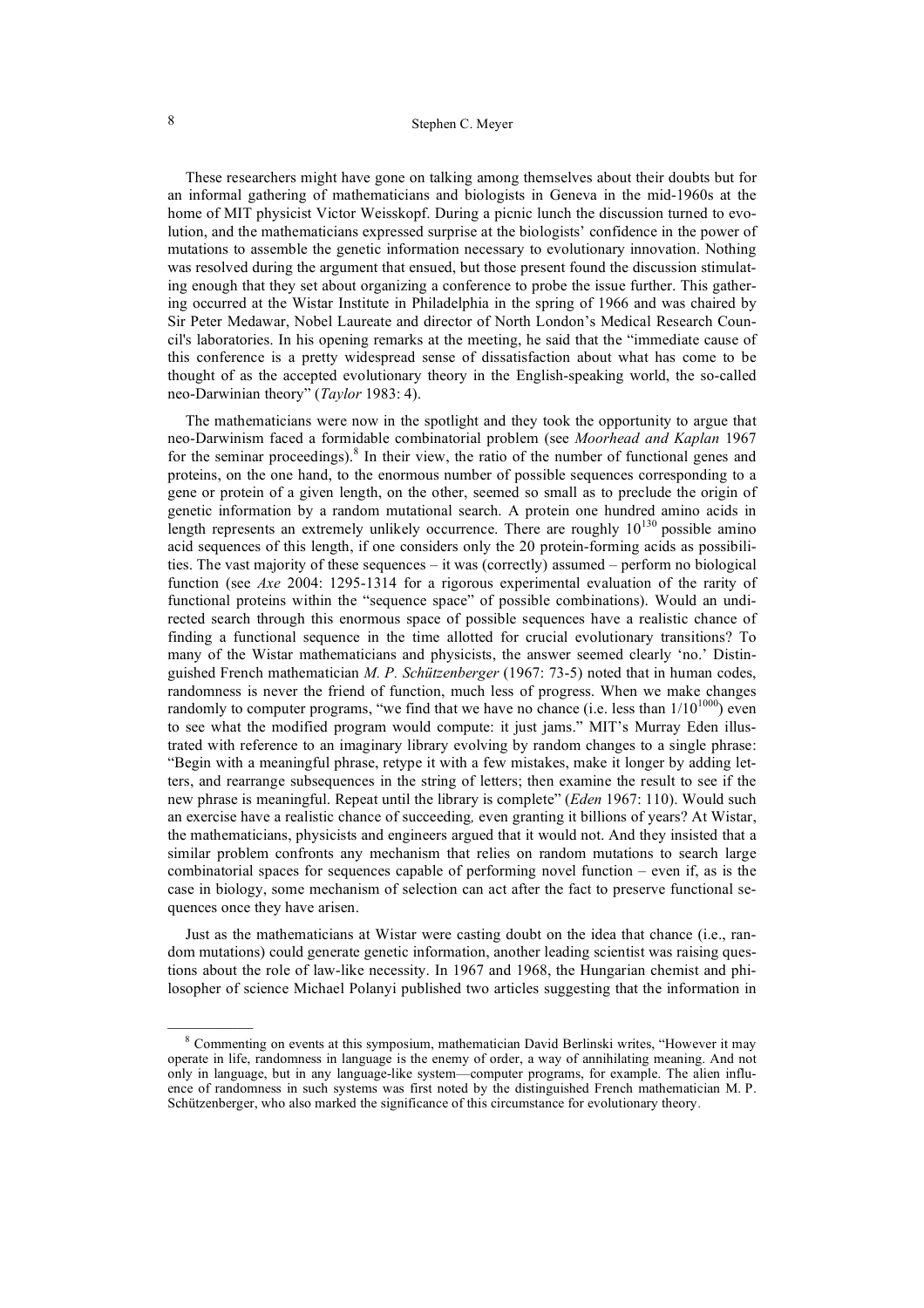DNA was "irreducible" to the laws of physics and chemistry (*Polanyi* 1967: 21; *Polanyi* 1968: 1308-12). In these papers, Polanyi noted that the DNA conveys information in virtue of very specific arrangements of the nucleotide bases (that is, the chemicals that function as alphabetic or digital characters) in the genetic text. Yet, Polanyi also noted the laws of physics and chemistry allow for a vast number of other possible arrangements of these same chemical constituents. Since chemical laws allow a vast number of possible arrangements of nucleotide bases, Polanyi reasoned that no specific arrangement was dictated or determined by those laws. Indeed, the chemical properties of the nucleotide bases allow them to attach themselves interchangeably at any site on the (sugar-phosphate) backbone of the DNA molecule. (See Figure 1). Thus, as *Polanyi* (1968: 1309) noted, "As the arrangement of a printed page is extraneous to the chemistry of the printed page, so is the base sequence in a DNA molecule extraneous to the chemical forces at work in the DNA molecule." Polanyi argued that it is precisely this chemical indeterminacy that allows DNA to store information and which also shows the irreducibility of that information to physical-chemical laws or forces. As he explained:

Suppose that the actual structure of a DNA molecule were due to the fact that the bindings of its bases were much stronger than the bindings would be for any other distribution of bases, then such a DNA molecule would have no information content. Its code-like character would be effaced by an overwhelming redundancy. […] Whatever may be the origin of a DNA configuration, it can function as a code only if its order is not due to the forces of potential energy. It *must be* as physically indeterminate as the sequence of words is on a printed page (*Polanyi* 1968:1309).

# **The Mystery of Life's Origin**

As more scientists began to express doubts about the ability of undirected processes to produce the genetic information necessary to living systems, some began to consider an alternative approach to the problem of the origin of biological form and information. In 1984, after seven years of writing and research, chemist Charles Thaxton, polymer scientist Walter Bradley and geochemist Roger Olsen published a book proposing "an intelligent cause" as an explanation for the origin of biological information. The book was titled *The Mystery of Life's Origin* and was published by The Philosophical Library, then a prestigious New York scientific publisher that had previously published more than twenty Nobel laureates.

Thaxton, Bradley and Olsen's work directly challenged reigning chemical evolutionary explanations of the origin-of-life, and old scientific paradigms do not, to borrow from a Dylan Thomas poem, "go gently into that good night." Aware of the potential opposition to their ideas, Thaxton flew to California to meet with one of the world's top chemical evolutionary theorists, San Francisco State University biophysicist Dean Kenyon, co-author of a leading monograph on the subject, *Biochemical Predestination*. Thaxton wanted to talk with Kenyon to ensure that *Mystery*'s critiques of leading origin-of-life theories (including Kenyon's), were fair and accurate. But Thaxton also had a second and more audacious motive: he planned to ask Kenyon to write the foreword to the book, even though *Mystery* critiqued the very originof-life theory that had made Kenyon famous in his field.

One can imagine how such a meeting might have unfolded, with Thaxton's bold plan quietly dying in a corner of Kenyon's office as the two men came to loggerheads over their competing theories. But fortunately for Thaxton, things went better than expected. Before he had worked his way around to making his request, Kenyon volunteered for the job, explaining that he had been moving toward Thaxton's position for some time (Charles Thaxton, interview by Jonathan Witt, August 16, 2005; Jon Buell, interview by Jonathan Witt, September 21, 2005).

Kenyon's bestselling origin-of-life text, *Biochemical Predestination*, had outlined what was then arguably the most plausible evolutionary account of how a living cell might have organized itself from chemicals in the "primordial soup." Already by the 1970s, however, Kenyon was questioning his own hypothesis. Experiments (some performed by Kenyon himself) increasingly suggested that simple chemicals do not arrange themselves into complex informa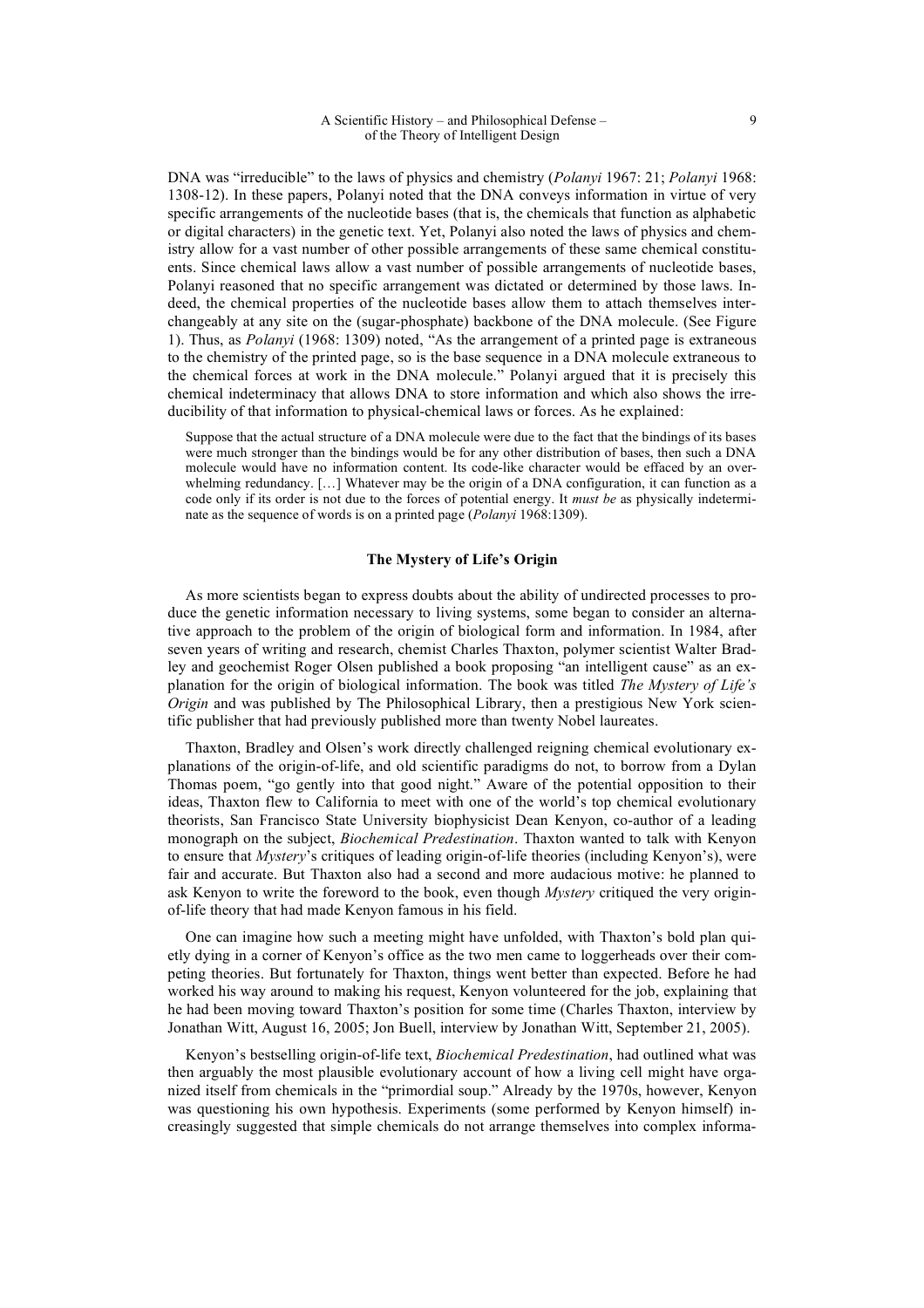tion-bearing molecules such as proteins and DNA without guidance from human investigators. Thaxton, Bradley and Olsen appealed to this fact in constructing their argument, and Kenyon found their case both well-reasoned and well-researched. In the foreword he went on to pen, he described *The Mystery of Life's Origin* as "an extraordinary new analysis of an age-old question" (*Kenyon* 1984: v).

The book eventually became the best-selling advanced college-level work on chemical evolution, with sales fueled by endorsements from leading scientists such as Kenyon, Robert Shapiro and Robert Jastrow and by favorable reviews in prestigious journals such as the *Yale*  Journal of Biology and Medicine.<sup>9</sup> Others dismissed the work as going beyond science.

What was their idea, and why did it generate interest among leading scientists? First, *Mystery* critiqued all of the current, purely materialistic explanations for the origin of life. In the process, they showed that the famous Miller-Urey experiment did not simulate early Earth conditions, that the existence of an early Earth pre-biotic soup was a myth, that important chemical evolutionary transitions were subject to destructive interfering cross-reactions, and that neither chance nor energy-flow could account for the information in biopolymers such as proteins and DNA. But it was in the book's epilogue that the three scientists proposed a radically new hypothesis. There they suggested that the information-bearing properties of DNA might point to an intelligent cause. Drawing on the work of Polanyi and others, they argued that chemistry and physics alone couldn't produce information any more than ink and paper could produce the information in a book. Instead, they argued that our uniform experience suggests that information is the product of an intelligent cause:

We have observational evidence in the present that intelligent investigators can (and do) build contrivances to channel energy down nonrandom chemical pathways to bring about some complex chemical synthesis, even gene building. May not the principle of uniformity then be used in a broader frame of consideration to suggest that DNA had an intelligent cause at the beginning? (*Thaxton et al.* 1984: 211.)

*Mystery* also made the radical claim that intelligent causes could be legitimately considered as scientific hypotheses within the historical sciences, a mode of inquiry they called *origins science*.

Their book marked the beginning of interest in the theory of intelligent design in the United States, inspiring a generation of younger scholars (see *Denton* 1985; *Denton* 1986; *Kenyon and Mills* 1996: 9-16; *Behe* 2004: 352-370; *Dembski* 2002; *Dembski* 2004: 311-330; *Morris* 2000: 1-11; *Morris* 2003a: 13-32; *Morris* 2003b: 505-515; *Lönnig* 2001; *Lönnig and Saedler* 2002: 389-410; *Nelson and Wells* 2003: 303-322; *Meyer* 2003a: 223-285; *Meyer* 2003b: 371- 391; *Bradley* 2004: 331-351) to investigate the question of whether there is actual design in living organisms rather than, as neo-Darwinian biologists and chemical evolutionary theorists had long claimed, the mere appearance of design. At the time the book appeared, I was working as a geophysicist for the Atlantic Richfield Company in Dallas where Charles Thaxton happened to live. I later met him at a scientific conference and became intrigued with the radical idea he was developing about DNA. I began dropping by his office after work to discuss the arguments made in his book. Intrigued, but not yet fully convinced, the next year I left my job as a geophysicist to pursue a Ph.D. at The University of Cambridge in the history and philosophy of science. During my Ph.D. research, I investigated several questions that had emerged in my discussions with Thaxton*.* What methods do scientists use to study biological origins? Is there a distinctive method of historical scientific inquiry? After completing my

 $\mathcal{L}=\mathcal{L}$ 

<sup>9</sup> For instance, it also received praise in the *Journal of College Science Teaching* and in a major review essay by Klaus Dose, "The Origin of Life: More Questions than Answers," *Interdisciplinary Science Reviews*, 13.4, 1988.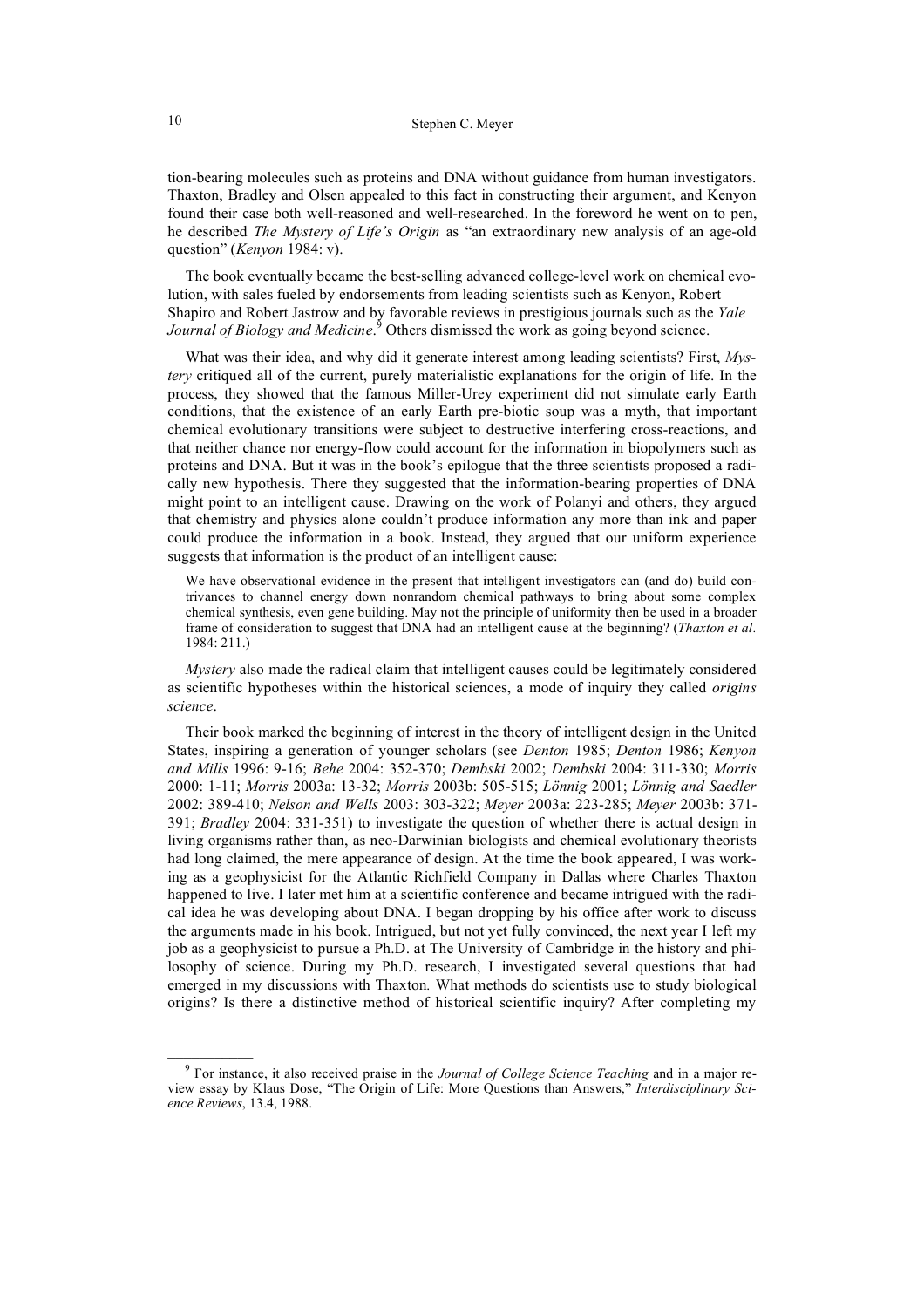Ph.D., I would take up another question: Could the argument from DNA to design be formulated as a rigorous historical scientific argument?

### **Of Clues and Causes**

During my Ph.D. research at Cambridge, I found that historical sciences (such as geology, paleontology and archeology) do employ a distinctive method of inquiry. Whereas many scientific fields involve an attempt to discover universal laws, historical scientists attempt to infer past causes from present effects. As *Stephen Gould* (1986: 61) put it, historical scientists are trying to "infer history from its results." Visit the Royal Tyrrell Museum in Alberta, Canada and you will find there a beautiful reconstruction of the Cambrian seafloor with its stunning assemblage of phyla. Or read the fourth chapter of Simon Conway Morris's book on the Burgess Shale and you will be taken on a vivid guided tour of that long-ago place. But what *Morris* (1998: 63-115) and the museum scientists did in both cases was to imaginatively reconstruct the ancient Cambrian site from an assemblage of present-day fossils. In other words, paleontologists infer a past situation or cause from present clues.

A key figure in elucidating the special nature of this mode of reasoning was a contemporary of Darwin, polymath William Whewell, master of Trinity College, Cambridge and best known for two books about the nature of science, *History of the Inductive Sciences* (1837) and *The Philosophy of the Inductive Sciences* (1840). Whewell distinguished inductive sciences like mechanics (physics) from what he called palaetiology – historical sciences that are defined by three distinguishing features. First, the palaetiological or historical sciences have a distinctive *object*: to determine "ancient condition[s]" (*Whewell* 1857, vol. 3: 397) or past causal events. Second, palaetiological sciences *explain* present events ("manifest effects") by reference to past (causal) events rather than by reference to general laws (though laws sometimes play a subsidiary role). And third, in identifying a "more ancient condition," Whewell believed palaetiology utilized a distinctive mode of reasoning in which past conditions were *inferred* from "manifest effects" using generalizations linking present clues with past causes (*Whewell* 1840, vol. 2: 121-22, 101-103).

### **Inference to the Best Explanation**

This type of inference is called abductive reasoning. It was first described by the American philosopher and logician C.S. Peirce. He noted that, unlike inductive reasoning, in which a universal law or principle is established from repeated observations of the same phenomena, and unlike deductive reasoning, in which a particular fact is deduced by applying a general law or rule to another particular fact or case, abductive reasoning infers unseen facts, events or causes in the past from clues or facts in the present.

As Peirce himself showed, however, there is a problem with abductive reasoning. Consider the following syllogism:

> If it rains, the streets will get wet. *The streets are wet.* Therefore, it rained.

This syllogism infers a past condition (i.e., that it rained) but it commits a logical fallacy known as *affirming the consequent*. Given that the street is wet (and without additional evidence to decide the matter), one can only conclude that *perhaps* it rained. Why? Because there are many other possible ways by which the street may have gotten wet. Rain may have caused the streets to get wet; a street cleaning machine might have caused them to get wet; or an uncapped fire hydrant might have done so. It can be difficult to infer the past from the present because there are many possible causes of a given effect.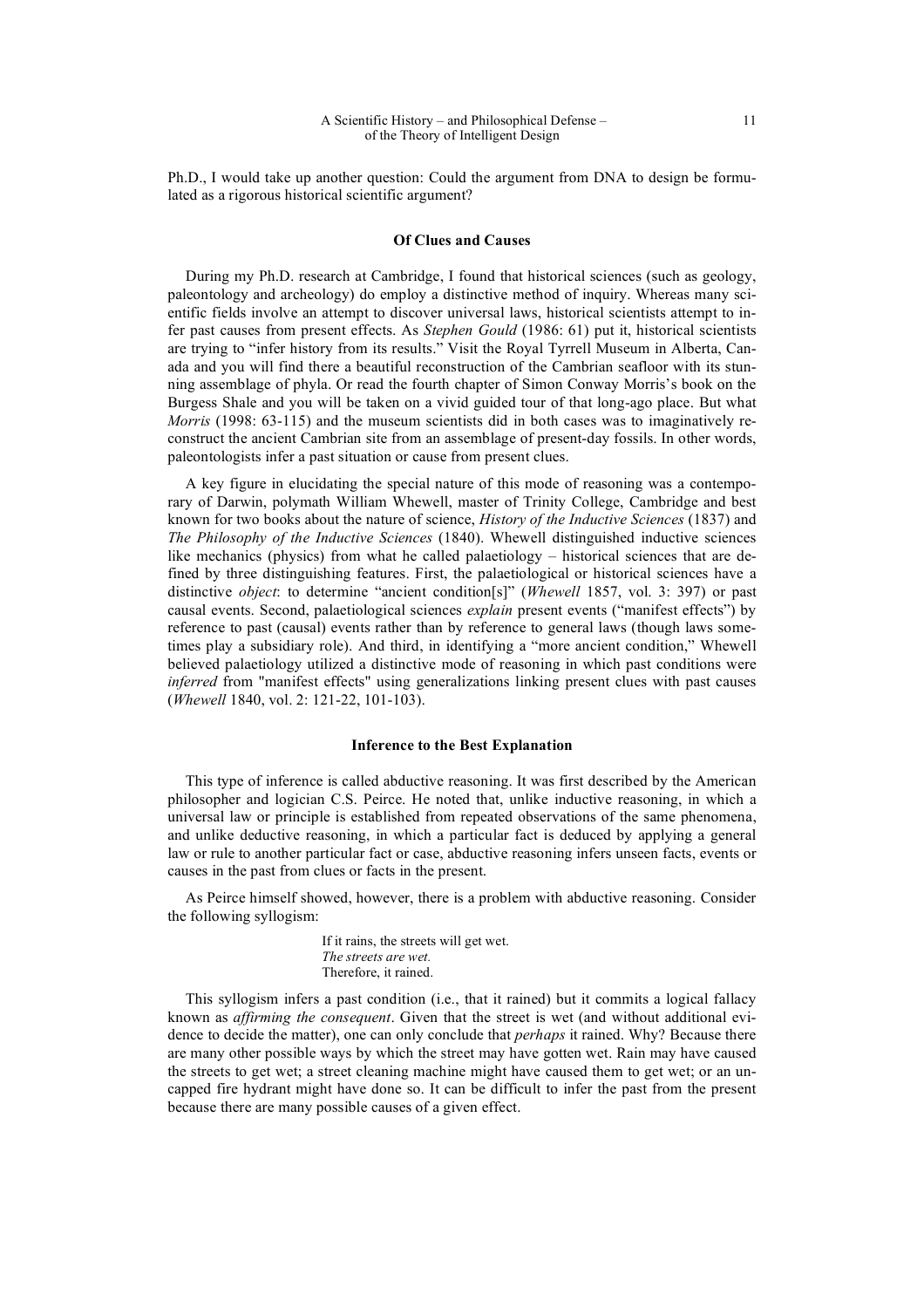# 12 Stephen C. Meyer

Peirce's question was this: how is it that, despite the logical problem of affirming the consequent, we nevertheless frequently make reliable abductive inferences about the past? He noted, for example, that no one doubts the existence of Napoleon. Yet we use abductive reasoning to infer Napoleon's existence. That is, we must infer his past existence from present effects. But despite our dependence on abductive reasoning to make this inference, no sane or educated person would doubt that Napoleon Bonaparte actually lived. How could this be if the problem of affirming the consequent bedevils our attempts to reason abductively? Peirce's answer was revealing: "Though we have not seen the man [Napoleon], yet we cannot explain what we have seen without" the hypothesis of his existence (*Peirce*, 1932, vol. 2: 375). Peirce's words imply that a particular abductive hypothesis can be strengthened if it can be shown to explain a result in a way that other hypotheses do not, and that it can be reasonably believed (in practice) if it explains in a way that no other hypotheses do. In other words, an abductive inference can be enhanced if it can be shown that it represents the best or the only adequate explanation of the "manifest effects" (to use Whewell's term).

As Peirce pointed out, the problem with abductive reasoning is that there is often more than one cause that can explain the same effect. To address this problem, pioneering geologist *Thomas Chamberlain* (1965: 754-59) delineated a method of reasoning that he called "the method of multiple working hypotheses." Geologists and other historical scientists use this method when there is more than one possible cause or hypothesis to explain the same evidence. In such cases, historical scientists carefully weigh the evidence and what they know about various possible causes to determine which best explains the clues before them. In modern times, contemporary philosophers of science have called this the method of *inference to the best explanation*. That is, when trying to explain the origin of an event or structure in the past, historical scientists compare various hypotheses to see which would, if true, best explain it. They then provisionally affirm that hypothesis that best explains the data as the most likely to be true.

#### **Causes Now in Operation**

But what constitutes the best explanation for the historical scientist? My research showed that among historical scientists it's generally agreed that *best* doesn't mean *ideologically satisfying* or *mainstream*; instead, *best* generally has been taken to mean, first and foremost, most *causally adequate*. In other words, historical scientists try to identify causes that are known to produce the effect in question. In making such determinations, historical scientists evaluate hypotheses against their present knowledge of cause and effect; causes that are known to produce the effect in question are judged to be better causes than those that are not. For instance, a volcanic eruption is a better explanation for an ash layer in the earth than an earthquake because eruptions have been observed to produce ash layers, whereas earthquakes have not.

This brings us to the great geologist Charles Lyell, a figure who exerted a tremendous influence on  $19<sup>th</sup>$  century historical science generally and on Charles Darwin specifically. Darwin read Lyell's magnum opus, *The Principles of Geology,* on the voyage of the Beagle and later appealed to its uniformitarian principles to argue that observed micro-evolutionary processes of change could be used to explain the origin of new forms of life. The subtitle of Lyell's *Principles* summarized the geologist's central methodological principle: "*Being an Attempt to Explain the Former Changes of the Earth's Surface, by Reference to Causes now in* Operation." Lyell argued that when historical scientists are seeking to explain events in the past, they should not invoke unknown or exotic causes, the effects of which we do not know, but instead they should cite causes that are known from our uniform experience to have the power to produce the effect in question (i.e., "causes now in operation").

Darwin subscribed to this methodological principle. His term for a "presently acting cause" was a *vera causa*, that is, a true or actual cause. In other words, when explaining the past, his-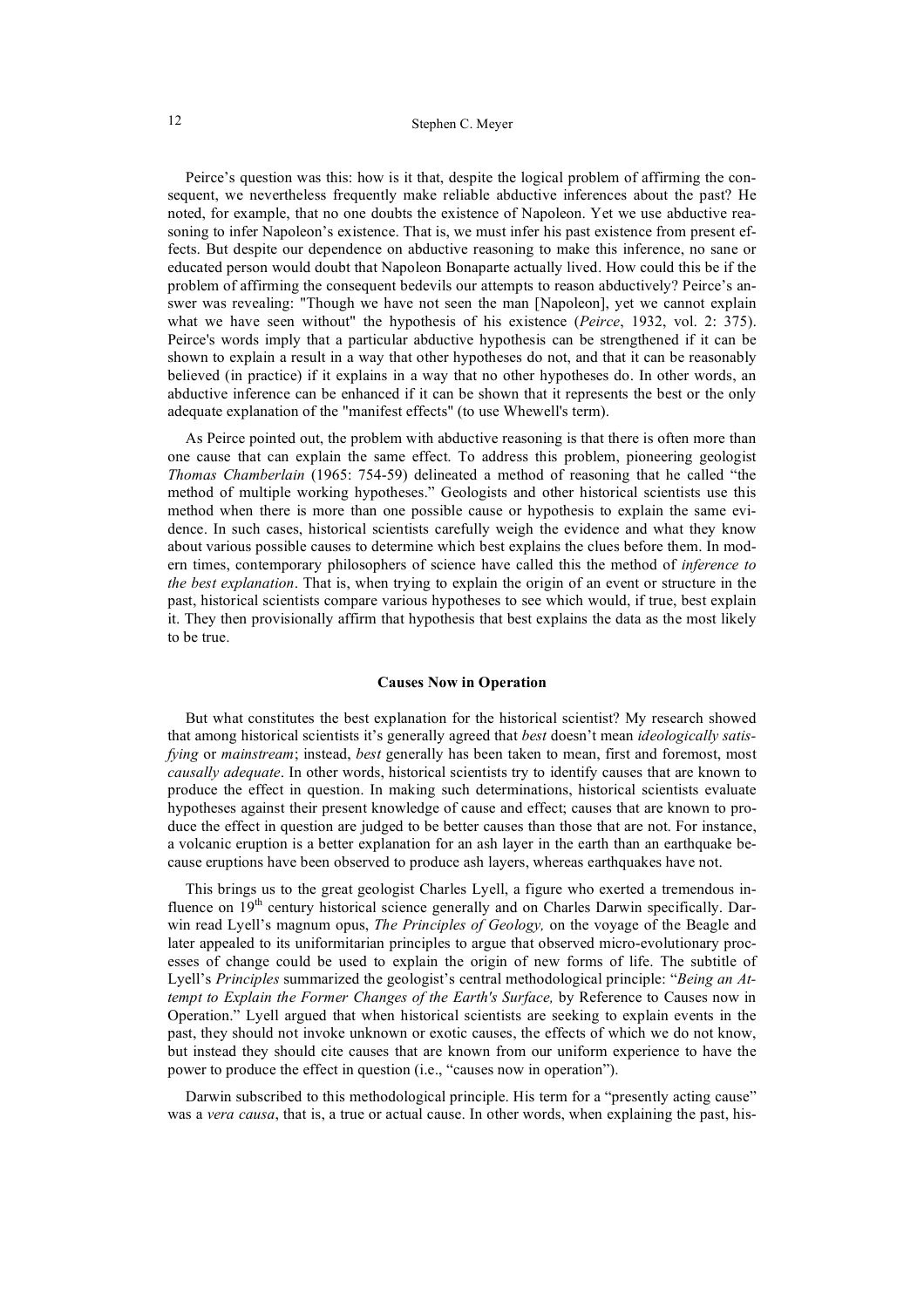torical scientists should seek to identify established causes – causes known to produce the effect in question. For example, Darwin tried to show that the process of descent with modification was the *vera causa* of certain kinds of patterns found among living organisms. He noted that diverse organisms share many common features. He called these *homologies* and noted that we know from experience that descendents, although they differ from their ancestors, also resemble them in many ways, usually more closely than others who are more distantly related. So he proposed descent with modification as a *vera causa* for homologous structures. That is, he argued that our uniform experience shows that the process of descent with modification from a common ancestor is "causally adequate" or capable of producing homologous features.

## **And Then There Was One**

Contemporary philosophers agree that causal adequacy is the key criteria by which competing hypotheses are adjudicated, but they also show that this process leads to secure inferences only where it can be shown that there is just one known cause for the evidence in question. Philosophers of science Michael Scriven and Elliot Sober, for example, point out that historical scientists can make inferences about the past with confidence when they discover evidence or artifacts for which there is only one cause known to be capable of producing them. When historical scientists infer to a *uniquely* plausible cause, they avoid the fallacy of affirming the consequent and the error of ignoring other possible causes with the power to produce the same effect. It follows that the process of determining the best explanation often involves generating a list of possible hypotheses, comparing their known or theoretically plausible causal powers with respect to the relevant data, and then like a detective attempting to identify the murderer, progressively eliminating potential but inadequate explanations until, finally, one remaining causally adequate explanation can be identified as the best. As *Scriven* (1966: 250) explains, such abductive reasoning (or what he calls "Reconstructive causal analysis") "proceeds by the elimination of possible causes," a process that is essential if historical scientists are to overcome the logical limitations of abductive reasoning.

The matter can be framed in terms of formal logic. As C.S. Peirce noted, arguments of the form:

if X, then Y  

$$
Y
$$
therefore X

commit the fallacy of affirming the consequent. Nevertheless, as *Michael Scriven* (1959: 480), *Elliot Sober* (1988: 1-5), *W.P. Alston* (1971: 23) and *W.B. Gallie* (1959: 392) have observed, such arguments can be restated in a logically acceptable form if it can be shown that Y has only one known cause (i.e.,  $X$ ) or that X is a necessary condition (or cause) of Y. Thus, arguments of the form:

> X is antecedently necessary to Y, *Y exists,* Therefore, X existed

are accepted as logically valid by philosophers and persuasive by historical and forensic scientists. Scriven especially emphasized this point: if scientists can discover an effect for which there is only one plausible cause, they can infer the presence or action of that cause in the past with great confidence. For instance, the archaeologist who knows that human scribes are the only known cause of linguistic inscriptions will infer scribal activity upon discovering tablets containing ancient writing.

In many cases, of course, the investigator will have to work his way to a unique cause one painstaking step at a time. For instance, both wind shear and compressor blade failure could explain an airline crash, but the forensic investigator will want to know which one did, or if the true cause lies elsewhere. Ideally, the investigator will be able to discover some crucial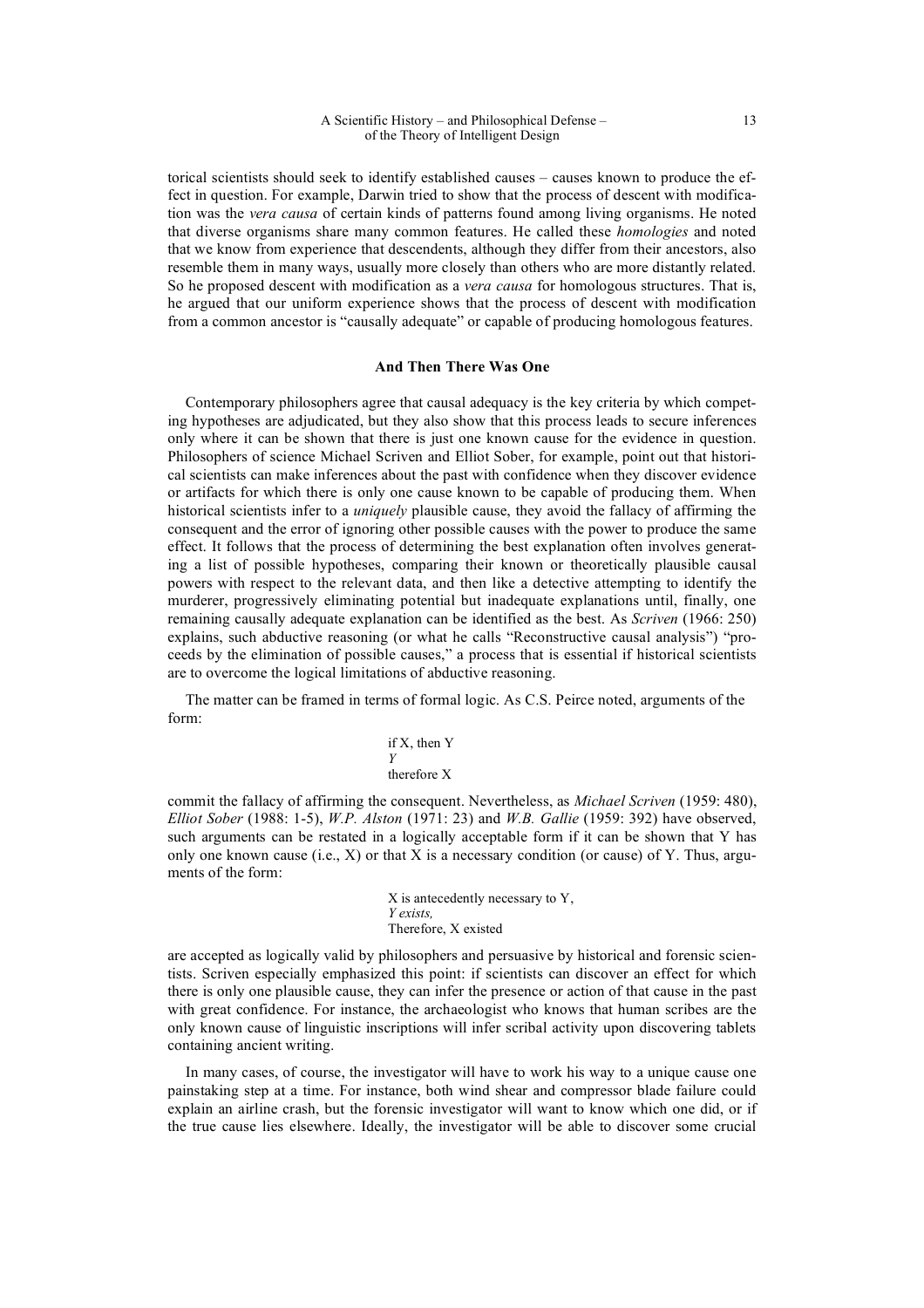piece of evidence or suite of evidences for which there is only one known cause, allowing him to distinguish between competing explanations and eliminate every explanation but the correct one.

In my study of the methods of the historical sciences, I found that historical scientists, like detectives and forensic experts, routinely employ this type of abductive and eliminative reasoning in their attempts to infer the best explanation.<sup>10</sup> In fact, Darwin himself employed this method in *The Origin of Species*. There he argued for his theory of Universal Common Descent, not because it could predict future outcomes under controlled experimental conditions, but because it could explain already known facts better than rival hypotheses. As he explained in a letter to Asa Gray:

I [...] test this hypothesis [Universal Common Descent] by comparison with as many general and pretty well-established propositions as I can find – in geographical distribution, geological history, affinities &c., &c. And it seems to me that, supposing that such a hypothesis were to explain such general propositions, we ought, in accordance with the common way of following all sciences, to admit it till some better hypothesis be found out. (*Darwin* 1896, vol. 1: 437.)

#### **DNA by Design: Developing the Argument from Information**

What does this investigation into the nature of historical scientific reasoning have to do with intelligent design, the origin of biological information and the mystery of life's origin? For me, it was critically important to deciding whether the design hypothesis could be formulated as a rigorous scientific explanation as opposed to just an intriguing intuition. I knew from my study of origin-of-life research that the central question facing scientists trying to explain the origin of the first life was this: how did the sequence-specific digital information (stored in DNA and RNA) necessary to building the first cell arise? As *Bernd-Olaf Küppers* (1990: 170-172) put it, "the problem of the origin of life is clearly basically the equivalent to the problem of the origin of biological information." My study of the methodology of the historical sciences then led me to ask a series of questions: What is the presently acting cause of the origin of digital information? What is the *vera causa* of such information? Or: what is the "only known cause" of this effect? Whether I used Lyell's, Darwin's or Scriven's terminology, the question was the same: what type of cause has demonstrated the power to generate information? Based upon both common experience and my knowledge of the many failed attempts to solve the problem with "unguided" pre-biotic simulation experiments and computer simulations, I concluded that there is only one sufficient or "presently acting" cause of the origin of such functionally-specified information. And that cause is intelligence. In other words, I concluded, based on our experience-based understanding of the cause-and-effect structure of the world, that intelligent design is the best explanation for the origin of the information necessary to build the first cell. Ironically, I discovered that if one applies Lyell's uniformitarian method – a practice much maligned by young earth creationists – to the question of the origin of biological information, the evidence from molecular biology supports a new and rigorous scientific argument to design.

### **What is Information?**

In order to develop this argument and avoid equivocation, it was necessary to carefully define what type of information was present in the cell (and what type of information might,

 $\mathcal{L}=\mathcal{L}$ 

<sup>&</sup>lt;sup>10</sup> *Gian Capretti* (1983: 143) has developed the implications of Peircian abduction. Capretti and others explore the use of abductive reasoning by Sherlock Holmes in detective fiction of Sir Arthur Conan Doyle. Capretti attributes the success of Holmesian abductive "reconstructions" to a willingness to employ a method of "progressively eliminating hypotheses."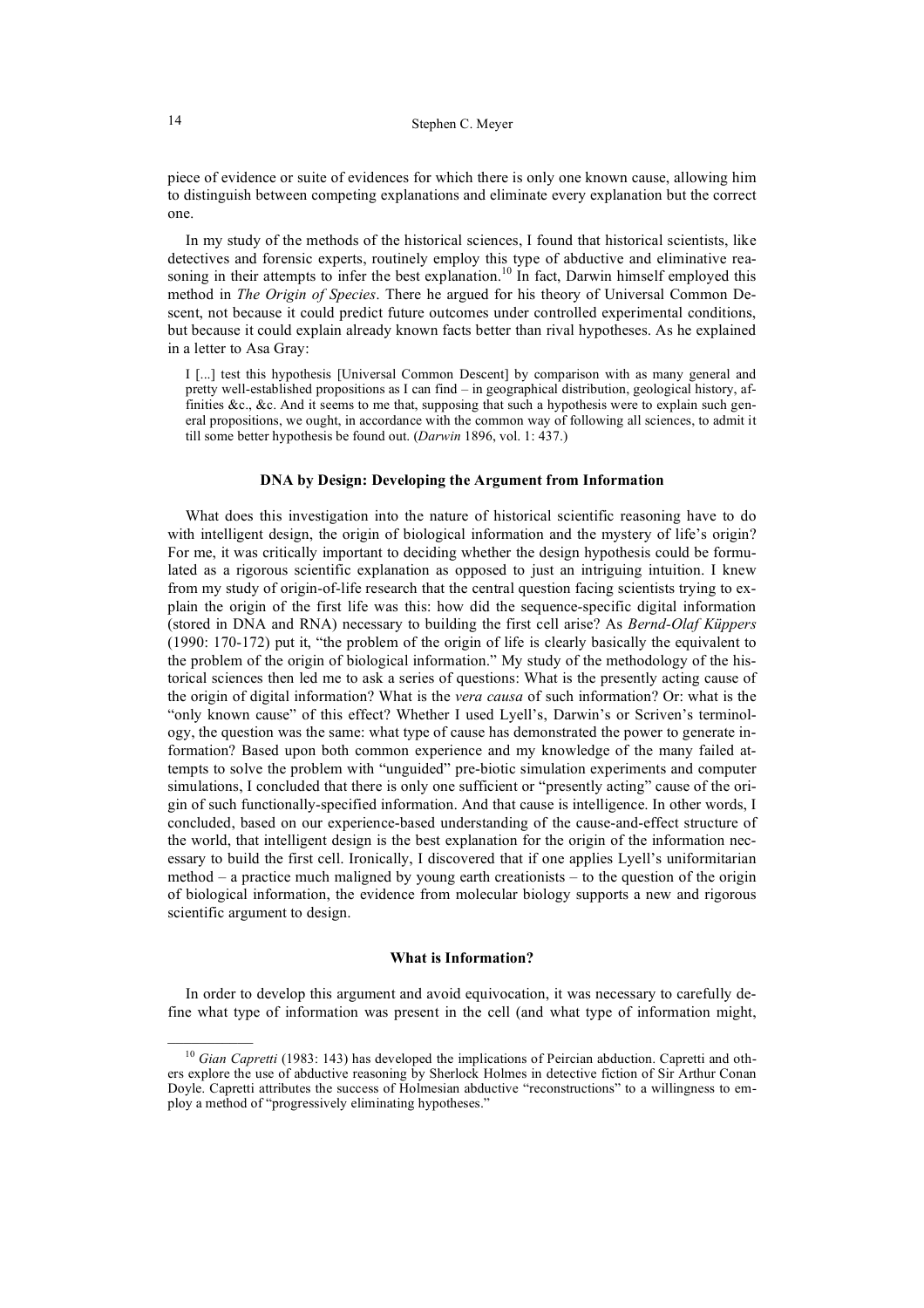based upon our uniform experience, indicate the prior action of a designing intelligence). Indeed, part of the historical scientific method of reasoning involves first defining what philosophers of science call the *explanandum* – the entity that needs to be explained. As the historian of biology *Harmke Kamminga* (1986: 1) has observed, "At the heart of the problem of the origin of life lies a fundamental question: What is it exactly that we are trying to explain the origin of?" Contemporary biology had shown that the cell was, among other things, a repository of information. For this reason, origin-of-life studies had focused increasingly on trying to explain the origin of that information. But what kind of information is present in the cell? This was an important question to answer because the term "information" can be used to denote several theoretically distinct concepts.

In developing a case for design from the information-bearing properties of DNA, it was necessary to distinguish two key notions of information from one another: mere information carrying capacity, on the one hand, and functionally-specified information, on the other. It was important to make this distinction because the kind of information that is present in DNA (like the information present in machine code or written language) has a feature that the wellknown Shannon theory of information does not encompass or describe.

During the 1940s, Claude Shannon at Bell Laboratories developed a mathematical theory of information **(**1948: 379–423, 623–56) that equated the amount of information transmitted with the amount of uncertainty reduced or eliminated by a series of symbols or characters (*Dretske*, 1981: 6–10). In Shannon's theory, the more improbable an event the more uncertainty it eliminates, and thus, the more information it conveys. Shannon generalized this relationship by stating that the amount of information conveyed by an event is inversely proportional to the prior probability of its occurrence. The greater the number of possibilities, the greater the improbability of any one being actualized, and thus the more information is transmitted when a particular possibility occurs.

Shannon's theory applies easily to sequences of alphabetic symbols or characters that function as such. Within a given alphabet of x possible characters, the occurrence or placement of a specific character eliminates x-1 other possibilities and thus a corresponding amount of uncertainty. Or put differently, within any given alphabet or ensemble of x possible characters (where each character has an equi-probable chance of occurring), the probability of any one character occurring is  $1/x$ . In systems where the value of x can be known (or estimated), as in a code or language, mathematicians can easily generate quantitative estimates of informationcarrying capacity. The greater the number of possible characters at each site, and the longer the sequence of characters, the greater is the information-carrying capacity – or Shannon information – associated with the sequence.

The way that nucleotide bases in DNA function as alphabetic or digital characters enabled molecular biologists to calculate the information-carrying capacity of those molecules using the new formalism of Shannon's theory. Since at any given site along the DNA backbone any one of four nucleotide bases may occur with equal probability (*Küppers*, 1987: 355-369), the probability of the occurrence of a specific nucleotide at that site equals 1/4 or .25. The information-carrying capacity of a sequence of a specific length n can then be calculated using

 $\mathcal{L}=\mathcal{L}$ 

<sup>&</sup>lt;sup>11</sup> Moreover, information increases as improbabilities multiply. The probability of getting four heads in a row when flipping a fair coin is  $1/2 \times 1/2 \times 1/2 \times 1/2$  or  $(1/2)^4$ . Thus, the probability of attaining a specific sequence of heads and/or tails decreases exponentially as the number of trials increases. The quantity of information increases correspondingly. Even so, information theorists found it convenient to measure information additively rather than multiplicatively. Thus, the common mathematical expression  $(I = -\log_2 p)$  for calculating information converts probability values into informational measures through a negative logarithmic function, where the negative sign expresses an inverse relationship between information and probability.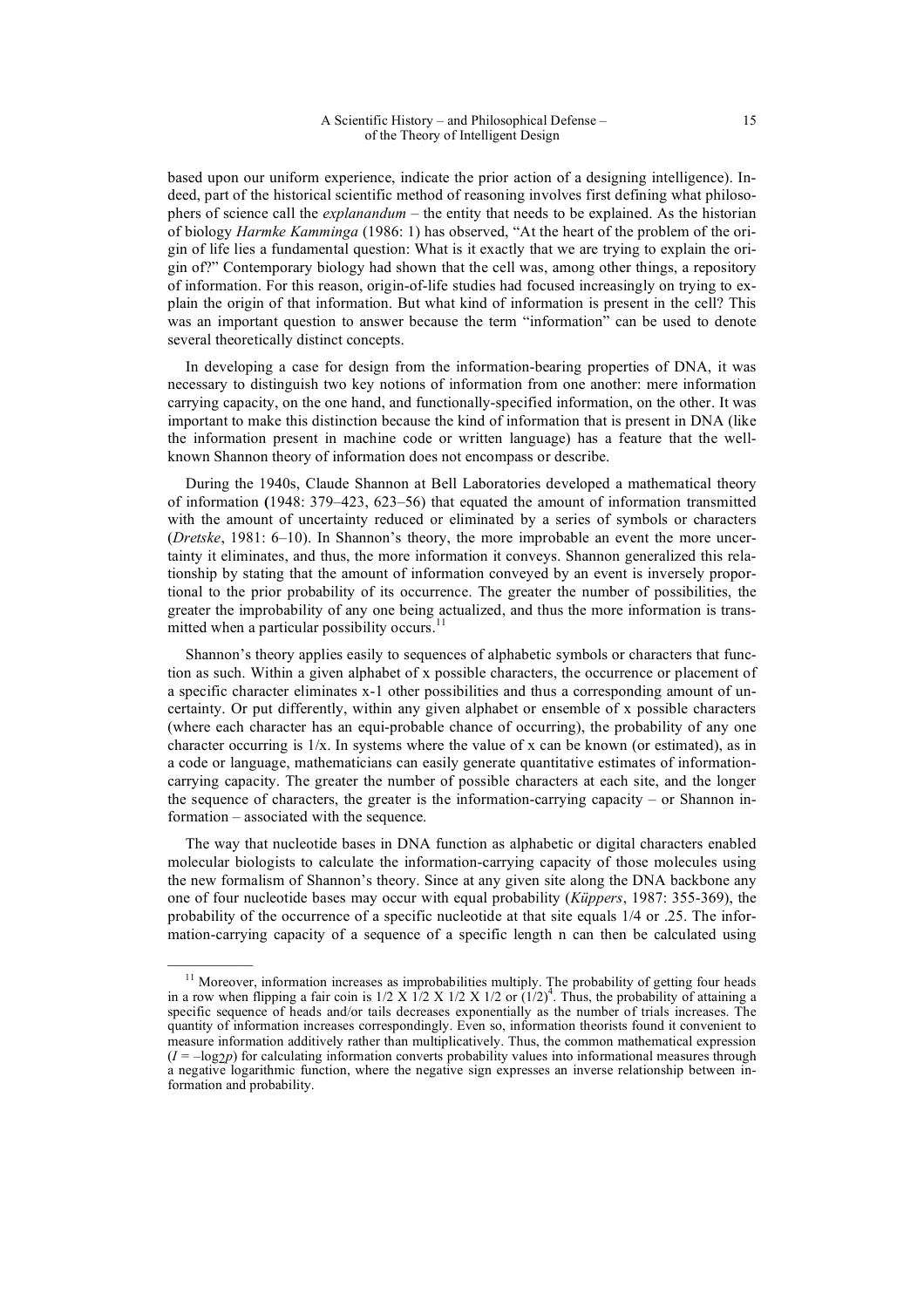Shannon's familiar expression  $(I = -\log_2 p)$  once one computes a probability value (p) for the occurrence of a particular sequence n nucleotides long where  $p = (1/4)^n$ . The probability value thus yields a corresponding measure of information-carrying capacity for a sequence of n nucleotide bases (*Schneider* 1997: 427-441; *Yockey* 1992: 246-258).

Though Shannon's theory and equations provided a powerful way to measure the amount of information that could be transmitted across a communication channel, it had important limits. In particular, it did not and could not distinguish merely improbable (or complex) sequences of symbols from those that conveyed a message or performed a function. As Warren Weaver made clear in 1949, "The word *information* in this theory is used in a special mathematical sense that must not be confused with its ordinary usage. In particular, information must not be confused with meaning." (*Shannon* and *Weaver* 1949: 8.) Information theory could measure the information-carrying capacity of a given sequence of symbols, but it could not distinguish the presence of a meaningful or functional arrangement of symbols from a random sequence.

As scientists applied Shannon information theory to biology it enabled them to render rough quantitative measures of the information-carrying capacity (or brute complexity or improbability) of DNA sequences and their corresponding proteins. As such, information theory did help to refine biologists' understanding of one important feature of the crucial biomolecular components on which life depends: DNA and proteins are highly complex, and quantifiably so. Nevertheless, the ease with which information theory applied to molecular biology (to measure information-carrying capacity) created confusion about the sense in which DNA and proteins contain "information."

Information theory strongly suggested that DNA and proteins possess vast informationcarrying capacities, as defined by Shannon's theory. When molecular biologists have described DNA as the carrier of hereditary information, however, they have meant much more than that technically limited term *information.* Instead, leading molecular biologists defined biological information so as to incorporate the notion of specificity of function (as well as complexity) as early as 1958 (*Crick*, 1958: 144, 153). Molecular biologists such as Monod and Crick understood biological information – the information stored in DNA and proteins – as something more than mere complexity (or improbability). Crick and Monod also recognized that sequences of nucleotides and amino acids in functioning bio-macromolecules possessed a high degree of *specificity* relative to the maintenance of cellular function. As Crick explained in 1958, "By information I mean the specification of the amino acid sequence in protein [...] Information means here the *precise* determination of sequence, either of bases in the nucleic acid or on amino acid residues in the protein (1958: 144, 153)."

Since the late 1950s, biologists have equated the "*precise* determination of sequence" with the extra-information-theoretic property of "specificity" or "specification." Biologists have defined specificity tacitly as 'necessary to achieving or maintaining function.' They have determined that DNA base sequences are specified, not by applying information theory, but by making experimental assessments of the function of those sequences within the overall apparatus of gene expression (*Judson,*1979: 470-487). Similar experimental considerations established the functional specificity of proteins.

In developing an argument for intelligent design based upon the information present in DNA and other bio-macromolecules, I emphasized that the information in these molecules was functionally-specified *and* complex, not *just* complex. Indeed, to avoid equivocation, it was necessary to distinguish:

> "information content" from *mere* "information carrying capacity," "specified information" from *mere* "Shannon information" "specified complexity" from *mere* "complexity."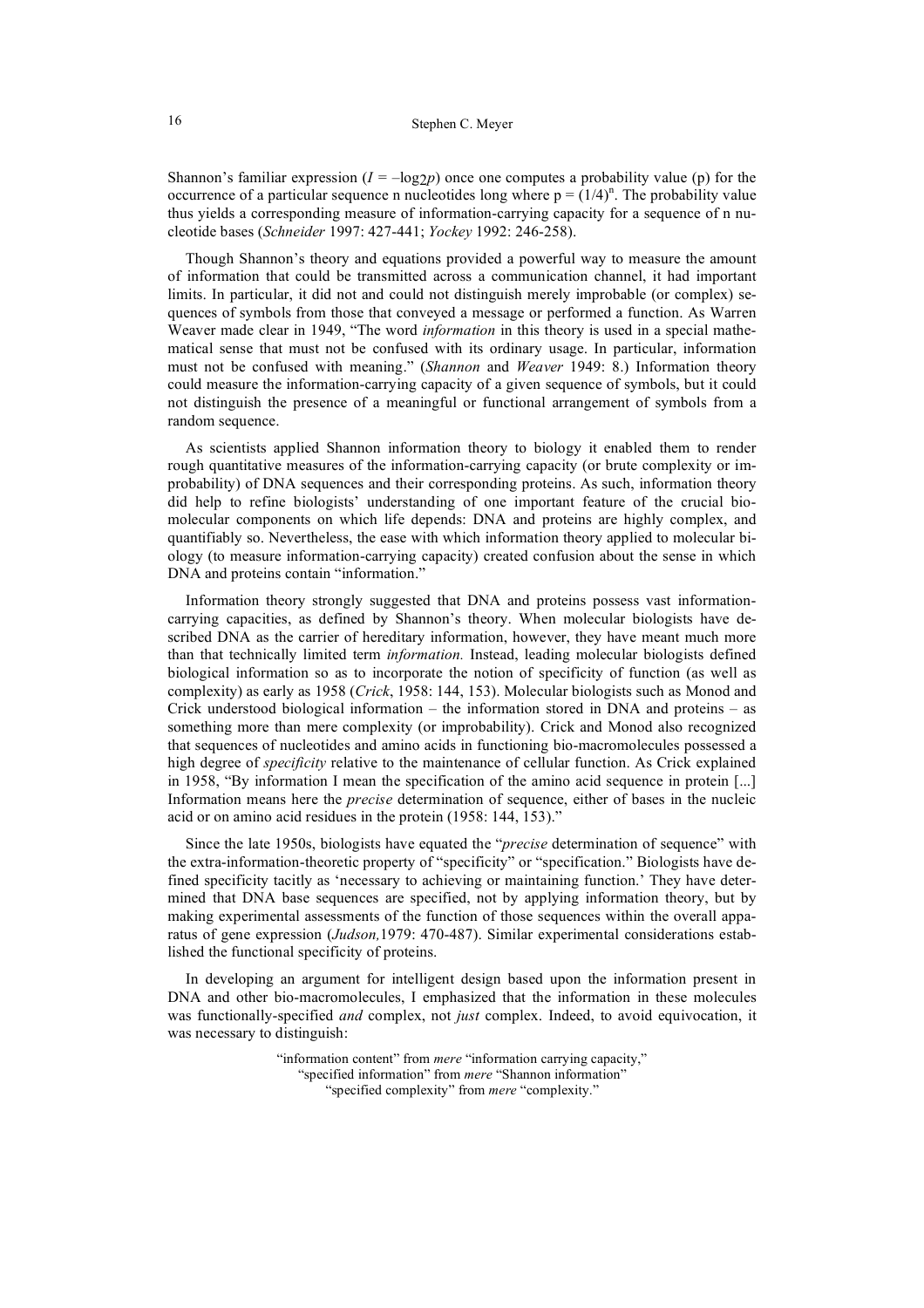The first of the two terms in each of these couplets refer to sequences in which the function of the sequence depends upon the precise sequential arrangements of the constituent characters or parts, whereas second terms refer to sequences that do not necessarily perform functions or convey meaning at all. The second terms refer to sequences that may be merely improbable or complex; the first terms refer to sequences that are both complex and functionallyspecified.

In developing an argument for intelligent design from the information-bearing properties of DNA, I acknowledged that merely complex or improbable phenomena or sequences might arise by undirected natural processes. Nevertheless, I argued – based upon our uniform experience – that sequences that are both complex and functionally-specified (rich in information *content* or *specified* information) invariably arise only from the activity of intelligent agents. Thus, I argued that the presence of specified information provides a hallmark or signature of a designing intelligence. In making these analytical distinctions in order to apply them to an analysis of biological systems, I was greatly assisted in my conversations and collaboration with William Dembski who was at the same time (1992-1997) developing a general theory of design detection which I discuss in detail below.

In the years that followed, I published a series of papers (see *Meyer* 1998a: 519-56; *Meyer* 1998b, 117-143; *Meyer* 2000a: 30-38; *Meyer* 2003a: 225-285) arguing that intelligent design provides a better explanation than competing chemical evolutionary models for the origin of the biological information. To make this argument, I followed the standard method of historical scientific reasoning that I had studied in doctoral work. In particular, I evaluated the causal adequacy of various naturalistic explanations for the origin of biological information including those based on chance, law-like necessities and the combination of the two. In each case, I showed (or the scientific literature showed) that such naturalistic models failed to explain the origin of specified information (or specified complexity or information content) starting from purely physical / chemical antecedents. Instead, I argued, based on our experience, that there is a cause – namely, intelligence – that is known to be capable of producing such information. As the pioneering information theorist *Henry Quastler* (1964: 16) pointed out, "Information habitually arises from conscious activity." Moreover, based upon our experience (and the findings of contemporary origin-of-life research) it is clear that intelligent design or agency is the *only* type of cause known to produce large amounts of specified information. Therefore, I argued that the theory of intelligent design provides the best explanation for the information necessary to build the first life. $<sup>1</sup>$ </sup>

### *Darwin on Trial* **and Philip Johnson**

While I was still studying historical scientific reasoning in Cambridge in 1987, I had a fateful meeting with a prominent University of California, Berkeley law professor named Phillip

<sup>&</sup>lt;sup>12</sup> I later extended this information argument to an analysis of the geologically-sudden appearance of animal body plans that occurred in the Cambrian period. In a peer-reviewed article published in 2004 with the *Proceedings of the Biological Society of Washington*, a journal published out of the Smithsonian Institution, I argued that intelligent design provided the best explanation of the quantum increase in biological information that was necessary to build the Cambrian animals. In constructing this case, I again self-consciously followed the method of multiple competing hypotheses by showing that neither neo-Darwinian mechanism, nor structuralism, nor self-organizational models nor other materialistic models offered an adequate causal explanation for the origin of the Cambrian explosion in biological form and information (see *Meyer* 2004: 213-239; *Meyer et al.* 2003). Instead, I argued that, based upon our uniform and repeated experience, only intelligent agency (mind, not a material process) has demonstrated the power to produce the large amounts of specified information such as that which arose with the Cambrian animals.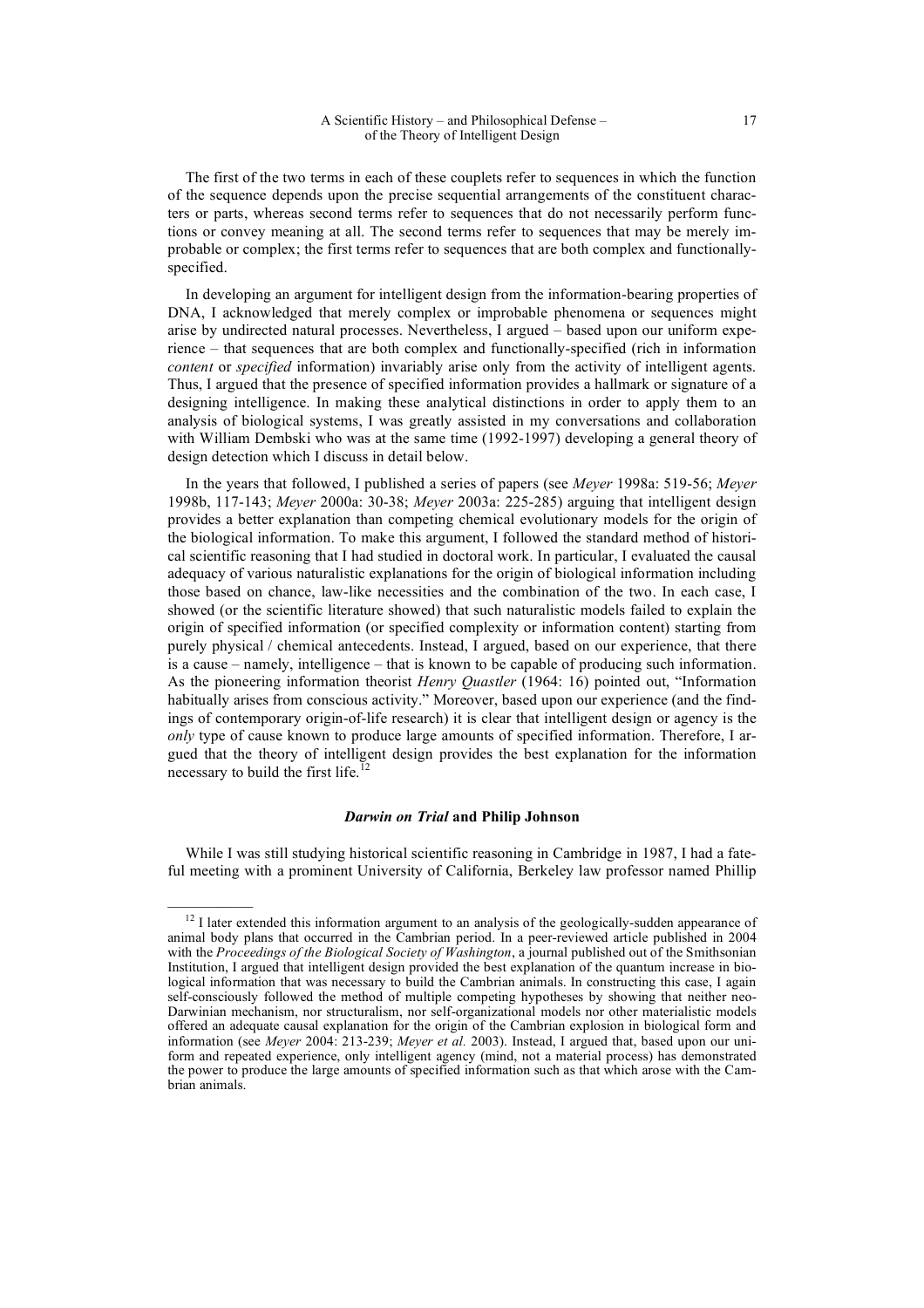Johnson, whose growing interest in the subject of biological origins would transform the contours of the debate over evolution. Johnson and I met at a small Greek restaurant on Free School Lane next to the Old Cavendish Laboratory in Cambridge. The meeting had been arranged by a fellow graduate student who knew Johnson from Berkeley. My friend had told me only that Johnson was "a quirky but brilliant law professor" who "was on sabbatical studying torts," and he "had become obsessed with evolution." "Would you talk to him?" he asked. His description and the tone of his request led me to expect a very different figure than the one I encountered. Though my own skepticism about Darwinism had been well cemented by this time, I knew enough of the stereotypical evolution-basher to be skeptical that a late-in-career nonscientist could have stumbled onto an original critique of contemporary Darwinian theory.

Only later did I learn of Johnson's intellectual pedigree: Harvard B.A., top of his class University of Chicago law-school graduate, law clerk for Supreme Court Chief Justice Earl Warren, leading constitutional scholar, occupant of a distinguished chair at University of California, Berkeley. In Johnson, I encountered a man of supple and prodigious intellect who seemed in short order to have found the pulse of the origins issue. Johnson told me that his doubts about Darwinism had started with a visit to the British Natural History Museum, where he learned about the controversy that had raged there earlier in the 1980s. At that time, the museum paleontologists presented a display describing Darwin's theory as "one possible explanation" of origins. A furor ensued, resulting in the removal of the display when the editors of the prestigious journal *Nature* and others in the scientific establishment denounced the museum for its ambivalence about accepted fact. Intrigued by the response to such an apparently innocuous exhibit, Johnson decided to investigate further.

Soon thereafter, as Johnson was still casting about for a research topic early in his sabbatical year in London, he stepped off the bus and followed his usual route to his visiting faculty office. Along the way, he passed by a large science bookstore and, glancing in, noticed a pair of books about evolution, *The Blind Watchmaker* by Richard Dawkins and *Evolution: A Theory in Crisis* by Michael Denton. Historian of science Thomas Woodward recounts the episode:

His curiosity aroused, he entered the store, picked up copies of both books from a table near the door, and studied the dust jacket blurbs. The two biologists were apparently driving toward diametrically opposite conclusions. Sensing a delicious scientific dialectic, he bought both books and tucked them under his arm as he continued on to his office. (*Woodward* 2003: 69.)

The rest, as they say, is history. Johnson began to read whatever he could find on the issue: Gould, Ruse, Ridley, Dawkins, Denton and many others. What he read made him even more suspicious of evolutionary orthodoxy. "Something about the Darwinists' rhetorical style," he told me later, "made me think they had something to hide."

An extensive examination of evolutionary literature confirmed this suspicion. Darwinist polemic revealed a surprising reliance upon arguments that seemed to assume rather than demonstrate the central claim of neo-Darwinism, namely, that life had evolved via a strictly undirected natural process. Johnson also observed an interesting contrast between biologists' technical papers and their popular defenses of evolutionary theory. He discovered that biologists acknowledged many significant difficulties with both standard and newer evolutionary models when writing in scientific journals. Yet, when defending basic Darwinist commitments (such as the common ancestry of all life and the creative power of the natural selection / mutation mechanism) in popular books or textbooks, Darwinists employed an evasive and moralizing rhetorical style to minimize problems and belittle critics. Johnson began to wonder why, given mounting difficulties, Darwinists remained so confident that all organisms had evolved naturally from simpler forms.

In the book *Darwin on Trial, Johnson* (1991) argued that evolutionary biologists remain confident about neo-Darwinism, not because empirical evidence generally supports the theory, but instead because their perception of the rules of scientific procedure virtually prevent them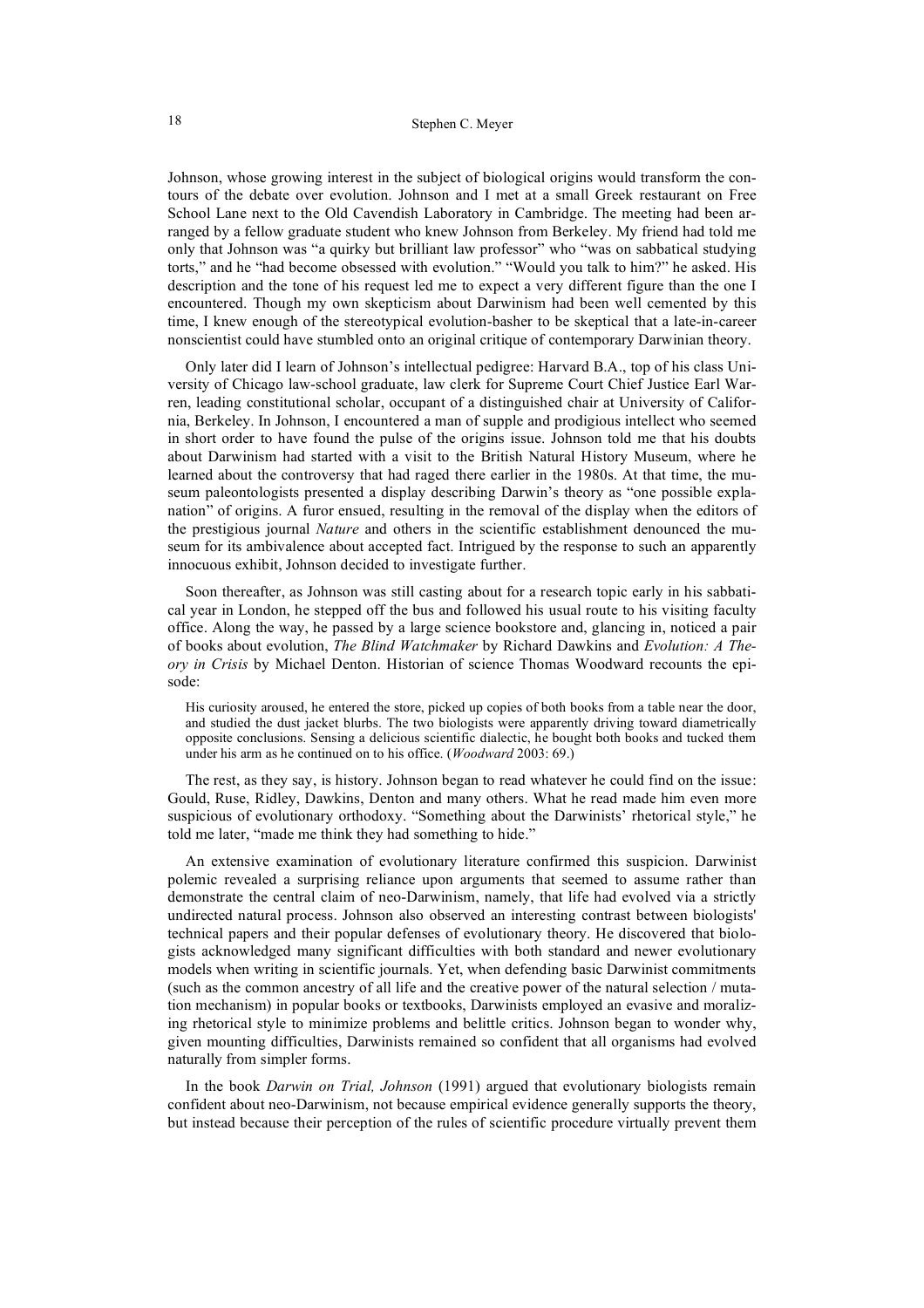from considering any alternative view. Johnson cited, among other things, a communiqué from the National Academy of Sciences (NAS) issued to the Supreme Court during the Louisiana "creation science" trial. The NAS insisted that "the most basic characteristic of science" is a "reliance upon naturalistic explanations."

While Johnson accepted this convention, called "methodological naturalism," as an accurate description of how much of science operates, he argued that treating it as a normative rule when seeking to establish *that* natural processes alone produced life assumes the very point that neo-Darwinists are trying to establish. Johnson reminded readers that Darwinism does not just claim that evolution (in the sense of change over time) has occurred. Instead, it purports to establish that the major innovations in the history of life arose by purely *natural* mechanisms – that is, without any intelligent direction or design. Thus, Johnson distinguished the various meanings of the term "evolution" (such as change over time or common ancestry) from the central claim of Darwinism, namely, the claim that a purely undirected and unguided process had produced the appearance of design in living organisms. Following Richards Dawkins, the staunch modern defender of Darwinism, Johnson called this latter idea "the Blind Watchmaker thesis" to make clear that Darwinism as a theory is incompatible with the design hypothesis. In any case, he argued, modern Darwinists refuse to consider the possibility of design because they think the rules of science forbid it.

Yet if the design hypothesis must be denied consideration from the outset, and if, as the U.S. National Academy of Sciences also asserted, exclusively negative argumentation against evolutionary theory is "unscientific," then *Johnson* (1991: 8) observed that "the rules of argument. [...] make it impossible to question whether what we are being told about evolution is really true." Defining opposing positions out of existence "may be one way to win an argument," but, said Johnson, it scarcely suffices to demonstrate the superiority of a protected theory.

When I first met Johnson at the aforementioned Greek restaurant it was not long after he had started his investigation of Darwinism. Nevertheless, we came to an immediate meeting of minds, albeit from different starting points. Johnson saw that, as matter of logic, the convention of methodological naturalism forced scientists into a question-begging affirmation of the proposition that life and humankind had arisen "by a purposeless and natural process that did not have him in mind," as the neo-Darwinist *George Gaylord Simpson* (1967: 45) had phrased it. For my part, I had come to question methodological naturalism because it seemed to prevent historical scientists from considering all the possible hypotheses that might explain the evidence – despite a clear methodological *desideratum* to do otherwise. How could an historical scientist claim that he or she had inferred the *best* explanation if the causal adequacy of some hypotheses were arbitrarily excluded from consideration? For the method of multiple competing hypotheses to work, hypotheses must be allowed to compete without artificial restrictions on the competition.

In any case, when *Darwin on Trial* was published in 1991 it created a minor media sensation with magazines and newspapers all over America either reviewing the book or profiling the eccentric Berkeley professor who had dared to take on Darwin. Major science journals including *Nature*, *Science* and *Scientific American* also reviewed *Darwin on Trial.* The reviews, including one by Stephen J. Gould, were uniformly critical and even hostile. Yet these reviews helped publicize Johnson's critique and attracted many scientists who shared Johnson's skepticism about neo-Darwinism. This allowed Johnson to do something that, until that time, hadn't been done: to bring together dissenting scientists from around the world.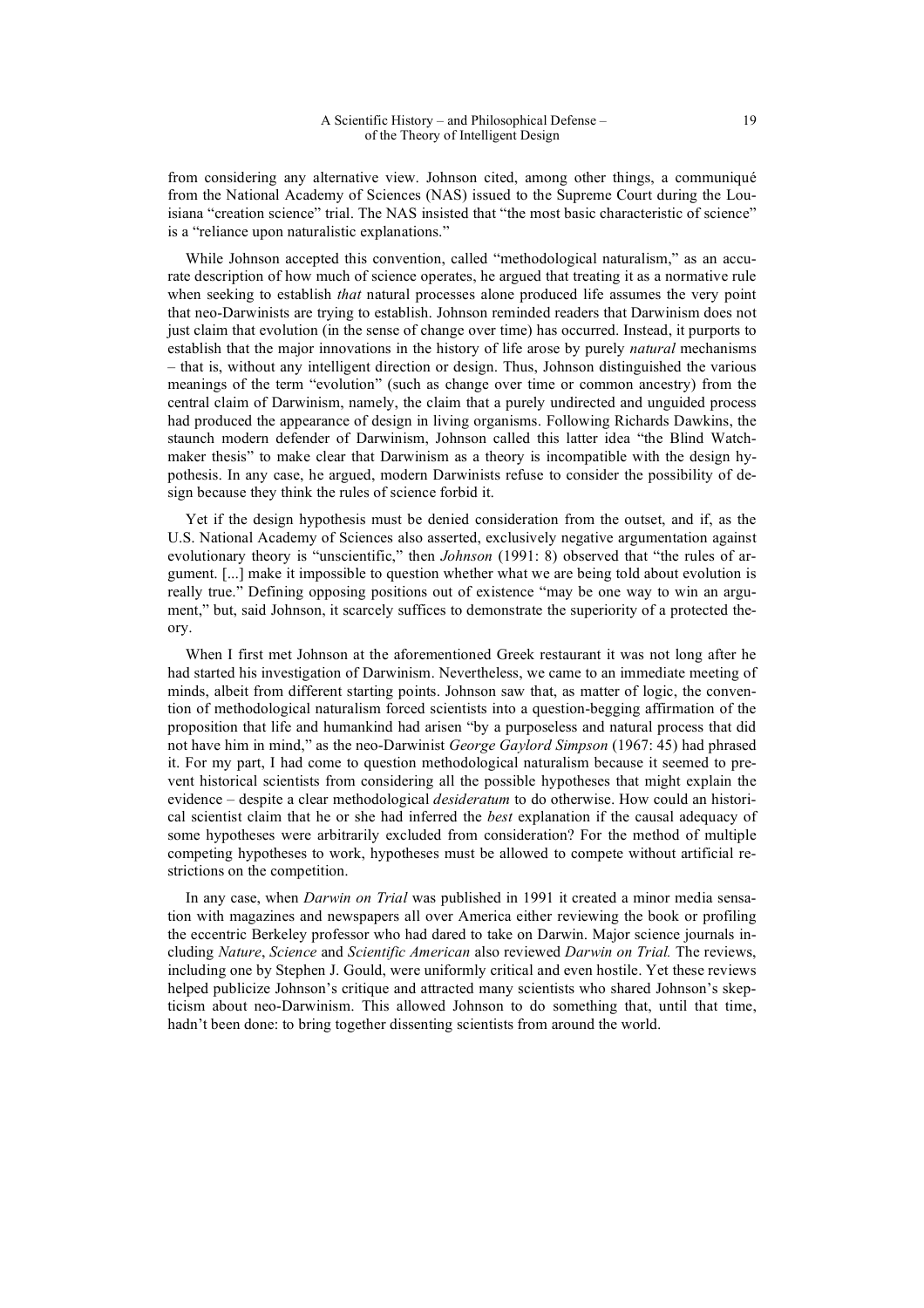# 20 Stephen C. Meyer

#### *Darwin's Black Box* **and Michael Behe**

One of those scientists, a tenured biochemist at Lehigh University, Michael Behe, had come to doubt Darwinian evolution in the same way that Johnson had – by reading Denton's *Evolution: A Theory in Crisis*. Behe was a Roman Catholic and had been raised to accept Darwinism as the way God chose to create life. Thus, he had no theological objections to Darwinian evolution. For years he had accepted it without questioning. When he finished Denton's book, he still had no theological objections to evolution, but he did have serious scientific doubts. He soon began to investigate what the evidence from his own field of biochemistry had to say about the plausibility of the neo-Darwinian mechanism. Although he saw no reason to doubt that natural selection could produce relatively minor biological changes, he became extremely skeptical that the Darwinian mechanism could produce the kind of functionally integrated complexity that characterizes the inner workings of the cell. Intelligent design, he concluded, must also have played a role.

As his interest grew, he began teaching a freshman course on the evolution controversy. Later in 1992, he wrote a letter to *Science* defending Johnson's new book after it had been panned in the review that appeared there. When Johnson saw the letter in *Science*, he contacted Behe and eventually invited him to a symposium at Southern Methodist University in Texas, where Johnson debated the Darwinist philosopher of science Michael Ruse. The meeting was significant for two reasons. First, as *Behe* (2006: 37-47) explained, the scientists skeptical of Darwin who were present at the debate were able to experience what they already believed intellectually – they had strong arguments that could withstand high-level scrutiny from their peers. Second, at SMU, many of the leaders of the intelligent design research community would meet together for the first time in one place. Before, we had each been solitary skeptics, unsure of how to proceed against an entrenched scientific paradigm. Now we understood that we were part of an interdisciplinary intellectual community. After the symposium, Johnson arranged a larger meeting the following year for a core group of dissidents at Pajaro Dunes, California (shown in the film *Unlocking the Mystery of Life*). There we talked science and strategy and, at Johnson's prompting, joined an e-mail listserv so that we would remain in contact and hone our ideas. At Pajaro Dunes, "the movement" congealed.

Behe, in particular, used the new listserv to test and refine the various arguments for a book he was working on. Within three years, *Darwin's Black Box* appeared with The Free Press, a major New York trade publisher. The book went on to sell a quarter million copies.

In *Darwin's Black Box*, Behe pointed out that over the last 30 years, biologists have discovered an exquisite world of nanotechnology within living cells – complex circuits, molecular motors and other miniature machines. For example, bacterial cells are propelled by tiny rotary engines called flagellar motors that rotate at speeds up to 100,000 rpm. These engines look as if they were designed by the Mazda corporation, with many distinct mechanical parts (made of proteins) including rotors, stators, O-rings, bushings, U-joints and drive shafts. (See Figure 2). Behe noted that the flagellar motor depends on the coordinated function of 30 protein parts. Remove one of these necessary proteins and the rotary motor simply doesn't work. The motor is, in Behe's terminology, "irreducibly complex."

This, he argued, creates a problem for the Darwinian mechanism. Natural selection preserves or "selects" functional advantages. If a random mutation helps an organism survive, it can be preserved and passed on to the next generation. Yet the flagellar motor does not function unless all of its thirty parts are present. Thus, natural selection can "select" or preserve the motor once it has arisen as a functioning whole, but it can't produce the motor in a step-bystep Darwinian fashion.

Natural selection purportedly builds complex systems from simpler structures by preserving a series of intermediate structures, each of which must perform some function. In the case of the flagellar motor, most of the critical intermediate stages – like the 29- or 28-part version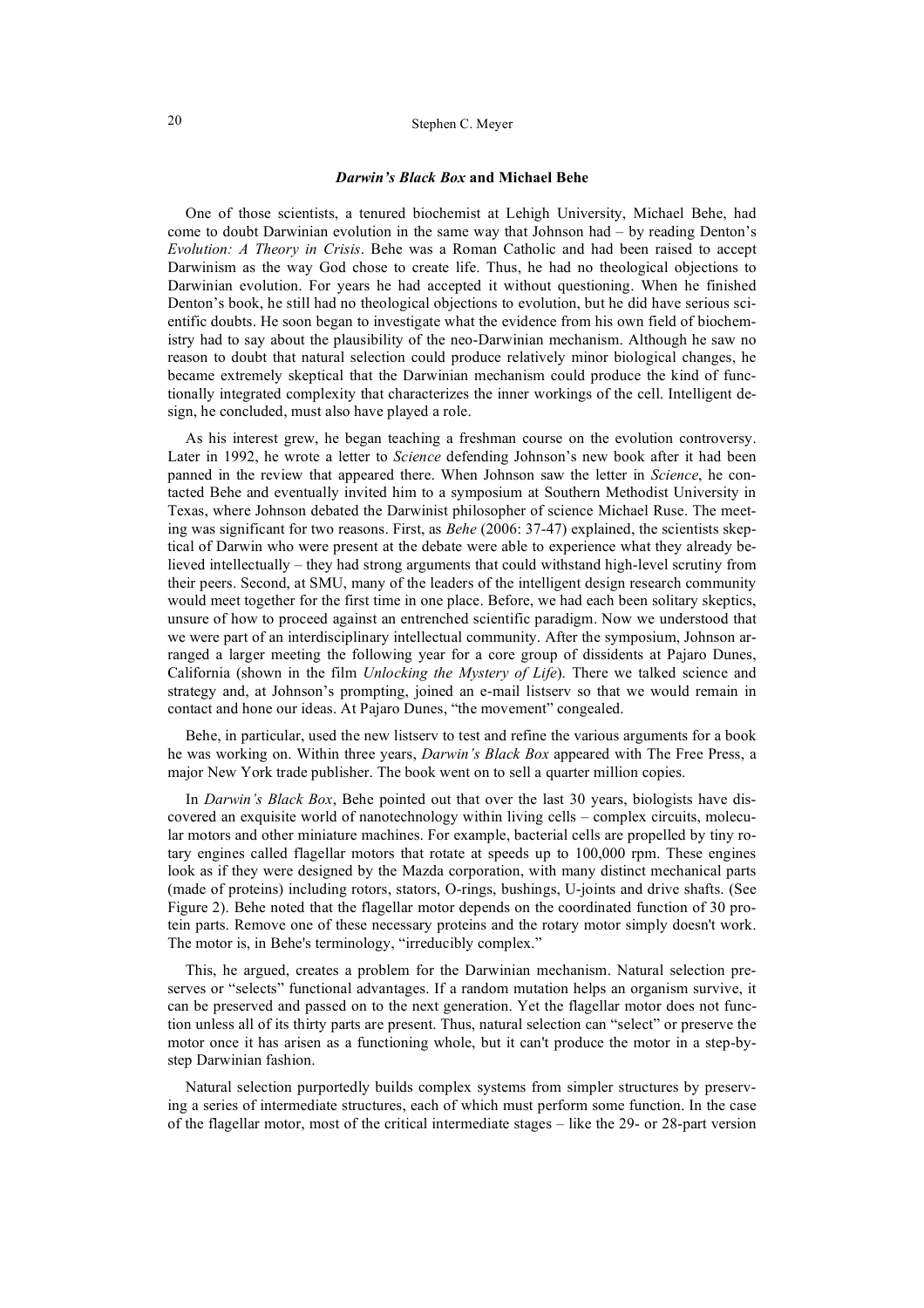of the flagellar motor – perform no function for natural selection to preserve. This leaves the origin of the flagellar motor, and many complex cellular machines, unexplained by the mechanism – natural selection – that Darwin specifically proposed to replace the design hypothesis.



*Figure 2*

Is there a better explanation? Based upon our uniform experience, we know of only one type of cause that produces irreducibly complex systems – namely, intelligence. Indeed, whenever we encounter such complex systems – whether integrated circuits or internal combustion engines – and we know how they arose, invariably a designing intelligence played a role.

The strength of Behe's argument can be judged in part by the responses of his critics. The neo-Darwinists have had ten years to respond and have so far mustered only vague stories about natural selection building irreducibly complex systems (like the flagellar motor) by "coopting" simpler functional parts from other systems. For example, some of Behe's critics, such as Kenneth Miller of Brown University, have suggested that the flagellar motor might have arisen from the functional parts of other simpler systems or from simpler subsystems of the motor. He and others have pointed to a tiny molecular syringe called a type III secretory system (or TTSS) – that is sometimes found in bacteria without the other parts of the flagellar motor present – to illustrate this possibility. Since the type III secretory system is made of ten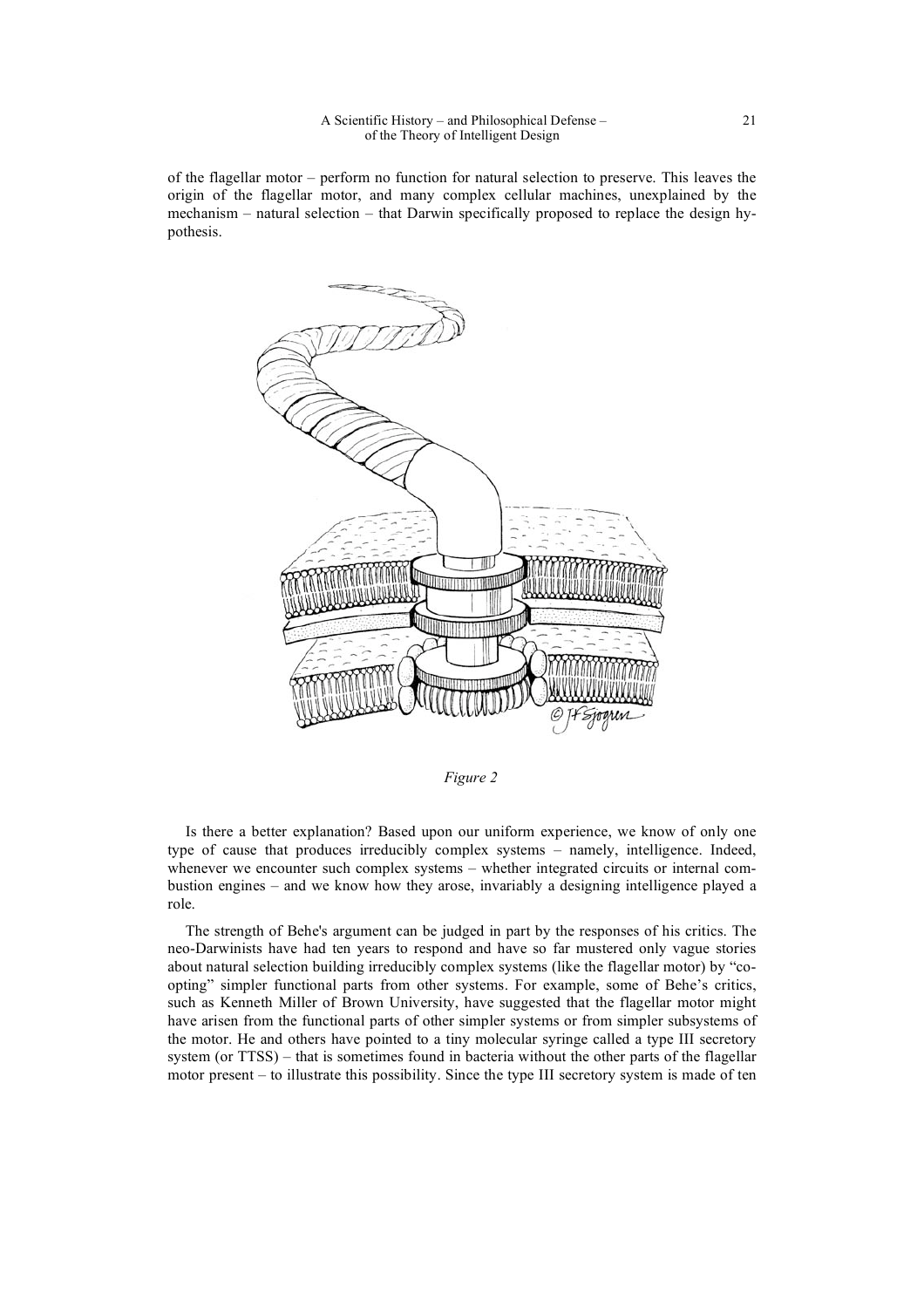or so proteins that are also found in the thirty-protein motor, and since this tiny pump does perform a function, Professor *Miller* (2004: 81-97) has intimated<sup>13</sup> that the bacterial flagellar motor might have arisen from this smaller pump.

While it's true that the type III secretory system can function separately from the other parts of the flagellar motor, attempts to explain the origin of the flagellar motor by co-option of the TTSS face at least three key difficulties. First, the other twenty or so proteins in the flagellar motor are unique to it and are not found in any other bacterium. This raises the question: from where were these other protein parts co-opted? Second, as microbiologist Scott Minnich (*Minnich* and *Meyer* 2004: 295-304) of the University of Idaho points out, even if all the genes and protein parts were somehow available to make a flagellar motor during the evolution of life, the parts would need to be assembled in a specific temporal sequence similar to the way an automobile is assembled in factory. Yet, in order to choreograph the assembly of the flagellar motor, present-day bacteria need an elaborate system of genetic instructions as well as many other protein machines to regulate the timing of the expression of these assembly instructions. Arguably, this system is itself irreducibly complex. Thus, advocates of cooption tacitly presuppose the need for the very thing that the co-option hypotheses seek to explain: a functionally interdependent system of proteins (and genes). Co-option only explains irreducible complexity by presupposing irreducible complexity. Third, analyses of the gene sequences of the two systems (*Saier* 2004: 113-115) suggest that the flagellar motor arose first and the pump came later. In other words, if anything, the syringe evolved from the motor, not the motor from the syringe. (See *Behe* 2006b: 255-272 for Behe's response to his critics.)

### **An Institutional Home**

In the same year, 1996, that Behe's book appeared, the Center for Science and Culture was launched as part of the Seattle-based Discovery Institute. The Center began with a research fellowship program to support the research of scientists and scholars such as Michael Behe, Jonathan Wells and David Berlinski who were challenging neo-Darwinism or developing the alternative theory of intelligent design. The Center has now become the institutional hub for an international groups of scientists and scholars who are challenging scientific materialism or developing the theory of intelligent design.

<sup>&</sup>lt;sup>13</sup> Kenneth Miller carefully avoids saying that the bacterial flagellar motor actually *did* evolve from the type III secretory system. Instead, he insists that the TTSS simply refutes Behe's claim that the flagellar motor is irreducibly complex. But as Behe has made clear his definition of "irreducible complexity" (IC) does not entail the claim that the parts of an irreducibly complex system perform no other function, only that the loss of parts from an irreducibly complex system destroys the function of *that* system. Systems that are IC even by this less restrictive definition still pose formidable obstacles to co-option scenarios, even granting that some of their parts may have had some other selectable function in the past. For co-option scenarios to be plausible, natural selection must build complex systems from simpler structures by preserving *a series* of intermediate structures, each of which must perform some function. For this reason, it is not enough for advocates of co-option to point to a single possible ancestral structure, but instead they must show that a plausible series of such structures existed and could have maintained function at each stage. In the case of the flagellar motor, co-option scenarios lack such plausibility in part because experimental research has shown that the presumptively precedent stages to a fully functional flagellar motor (for example, the 29, 28 and 27—part versions of the flagellar motor) have no motor function. If the last stages in a hypothetical series of functional intermediates are not functional, then it follows that the series as a whole is not. For this and other reasons, co-option does not presently provide either an adequate explanation of the origin of the flagellar motor or a better explanation than Behe's design hypothesis.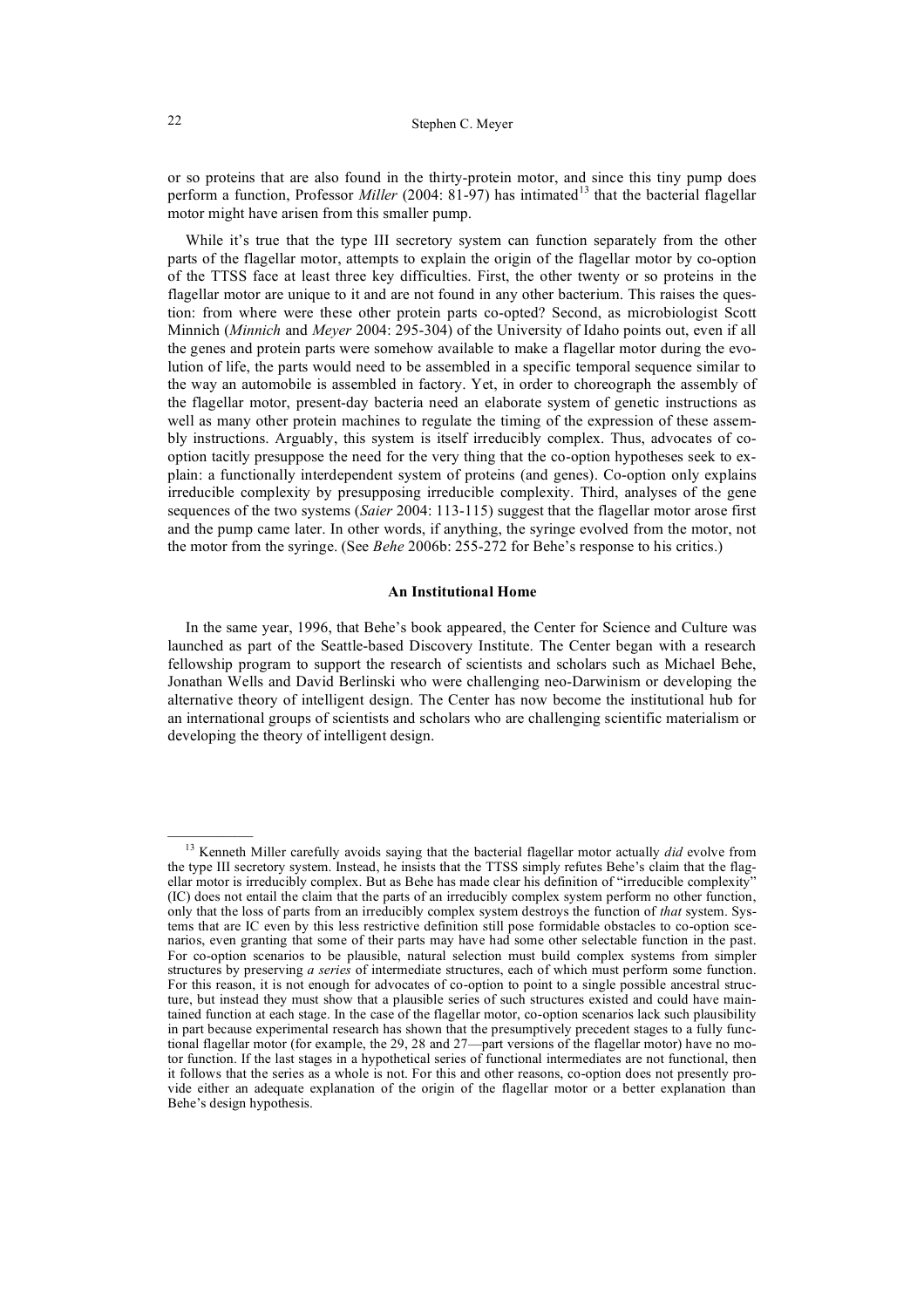#### **William Dembski and** *The Design Inference*

One of the first Center-supported research projects was completed two years later when mathematician and probability theorist *William Dembski* (1998) completed a monograph for Cambridge University Press titled *The Design Inference*. In this book, Dembski argued that rational agents often infer or detect the prior activity of other designing minds by the character of the effects they leave behind. Archaeologists assume, for example, that rational agents produced the inscriptions on the Rosetta Stone. Insurance fraud investigators detect certain "cheating patterns" that suggest intentional manipulation of circumstances rather than natural disasters. Cryptographers distinguish between random signals and those that carry encoded messages. Dembski's work showed that recognizing the activity of intelligent agents constitutes a common and fully rational mode of inference.

More importantly, Dembski's work explicated criteria by which rational agents recognize the effects of other rational agents, and distinguish them from the effects of natural causes. He argued that systems or sequences that have the joint properties of "high complexity" (or low probability) and "specification" invariably result from intelligent causes, not chance or physical-chemical laws (see *Dembski* 1998: 36-66). Dembski noted that complex sequences are those that exhibit an irregular and improbable arrangement that defies expression by a simple rule or algorithm. According to Dembski, a specification, on the other hand, is a match or correspondence between a physical system or sequence and a set of independent functional requirements or constraints. To illustrate these concepts (of complexity and specification), consider the following three sets of symbols:

> "inetehnsdysk]idfawqnz,mfdifhsnmcpew,ms.s/a" "Time and tide waits for no man." "ABABABABABABABABABABABABAB"

Both the first and second sequences shown above are complex because both defy reduction to a simple rule. Each represents a highly irregular, aperiodic and improbable sequence of symbols. The third sequence is not complex, but is instead highly ordered and repetitive. Of the two complex sequences, only one exemplifies a set of independent functional requirements – i.e., is specified. English has a number of such functional requirements. For example, to convey meaning in English one must employ existing conventions of vocabulary (associations of symbol sequences with particular objects, concepts or ideas) and existing conventions of syntax and grammar (such as "every sentence requires a subject and a verb"). When arrangements of symbols "match" or utilize existing vocabulary and grammatical conventions (i.e., functional requirements), communication can occur. Such arrangements exhibit "specification." The second sequence ("Time and tide waits for no man") clearly exhibits such a match between itself and the preexisting requirements of vocabulary and grammar. It has employed these conventions to express a meaningful idea.

Of the three sequences above only the second ("Time and tide waits for no man") manifests both the jointly necessary indicators of a designed system. The third sequence lacks complexity, though it does exhibit a simple periodic pattern, a specification of sorts. The first sequence is complex, but not specified as we have seen. Only the second sequence exhibits both complexity and specification. Thus, according to Dembski's theory, only the second sequence, but not the first and third, implicates an intelligent cause – as indeed our intuition tells us. (See *Dembski* 1998).

As it turns out, these criteria are equivalent (or "isomorphic") to the notion of specified complexity or information content. Thus, Dembski's work suggested that "high information content" or "specified information" or "specified complexity" indicates prior intelligent activity. This theoretical insight comported with common, as well as scientific, experience. Few rational people would, for example, attribute hieroglyphic inscriptions to natural forces such as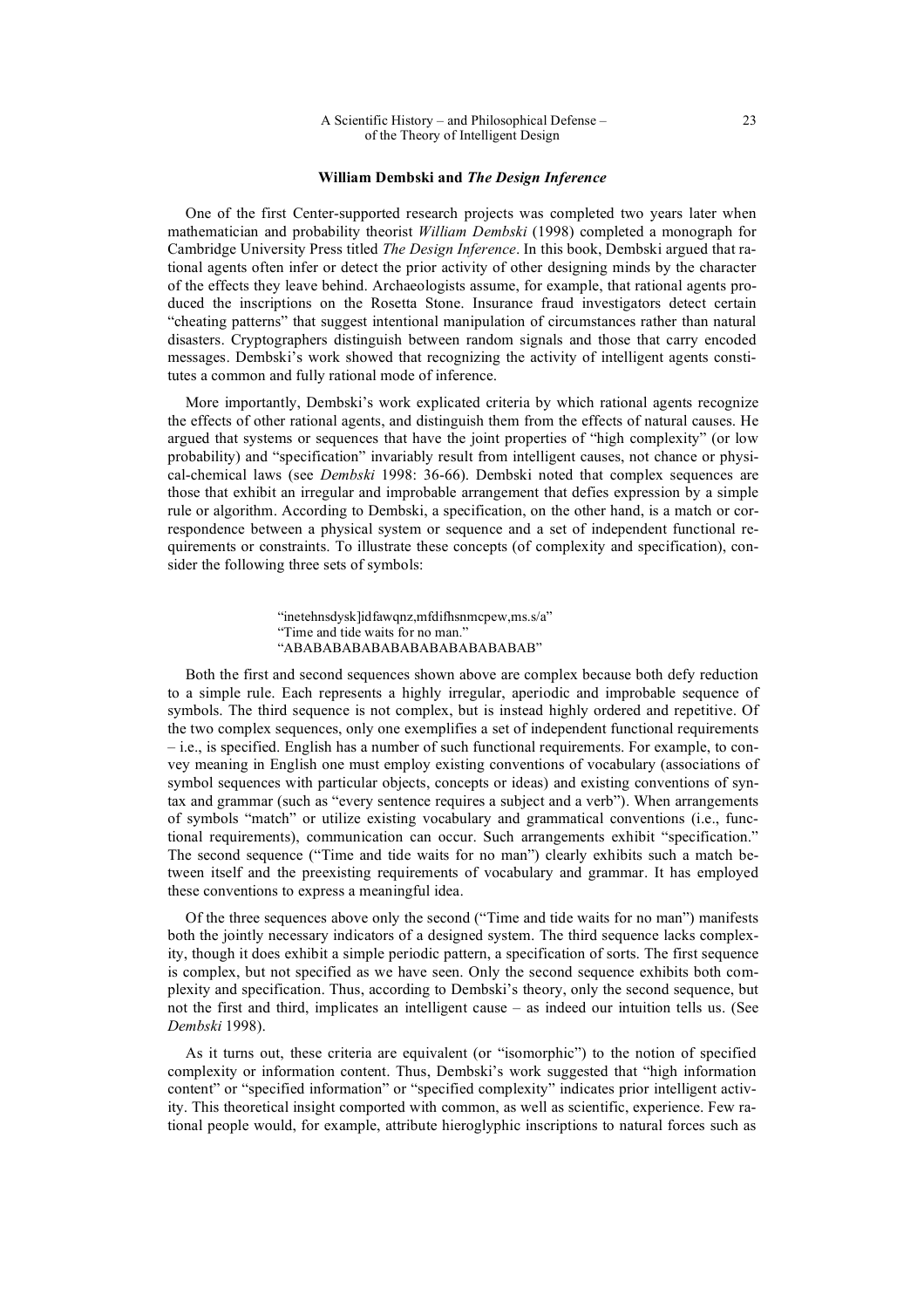wind or erosion; instead, they would immediately recognize the activity of intelligent agents. Dembski's work shows why: Our reasoning involves a comparative evaluation process that he represents with a device he calls "the explanatory filter." The filter outlines a formal method by which scientists (as well as ordinary people) decide among three different types of explanations: chance, necessity and design. (See Figure 3). His "explanatory filter" constituted, in effect, a scientific method for detecting the effects of intelligence.



*Figure 3*

Dembski's academic credentials were impeccable, and since the book had been published after a rigorous peer review process as part of the prestigious Cambridge University Press monograph series, his argument was difficult to ignore. Dembski's formal method also rein-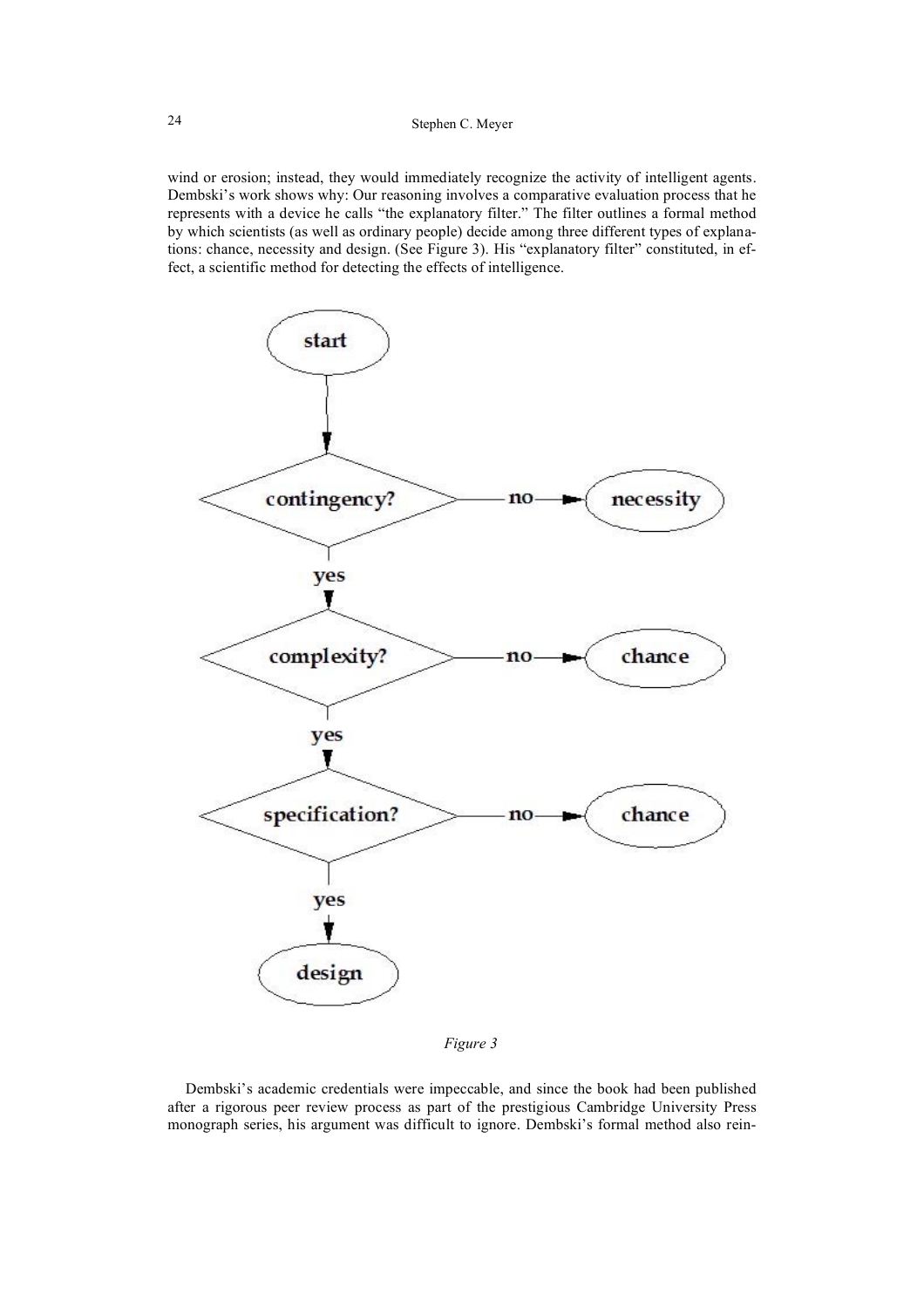forced the argument that I was making simultaneously, namely, that the specified information in DNA is best explained by reference to an intelligent cause rather than by reference to chance, necessity or a combination of the two (*Meyer* 1998a; Meyer 1998b; *Meyer* 2003a; *Meyer et al.*, 2003.) Indeed, the coding regions of the nucleotide base sequences in DNA manifest both complexity and specification just as does the second of the three symbol strings in the preceding illustration.

### **Design Beyond Biology**

Meanwhile, the fledgling Center for Science and Culture was working with scientists and scholars around the world to develop the case for intelligent design not only in biology but also in the physical sciences. Since then, its fellows have written more than sixty books and hundreds of articles (including many peer-reviewed scientific articles challenging Darwinian evolution or, in some cases, explicitly arguing for intelligent design [see *Meyer* 2004: 213- 239; see http://www.discovery.org/csc for other peer-reviewed books and articles supporting intelligent design]), and have appeared on hundreds of television and radio broadcasts, many of them national or international. In addition, the center co-produced four science documentaries and helped improve science education policy in seven states and in the U.S. Congress. As a result of these efforts, the work of the center has generated an international discussion about the growing evidence for design in nature.

Since so much of the intelligent design debate concerns biology, many journalists covering the debate – particularly those guided by boilerplate of the 1925 Scopes Monkey Trial and its Hollywood embodiment, *Inherit the Wind* – fail to mention that the theory of intelligent design is larger than biology. In recent decades, molecular and cell biology have provided powerful evidence of design, but so too have chemistry, astronomy and physics.

Consider, for example, the role that physics has played in reviving the case for intelligent design. Since Fred Hoyle's prediction and discovery of the resonance levels of Carbon in 1954 (*Hoyle* 1954: 121-146), physicists have discovered that the existence of life in the universe depends upon a number of precisely balanced physical factors (see *Giberson* 1997: 63-90; *Yates,* 1997: 91-104). The constants of physics, the initial conditions of the universe and many other of its contingent features appear delicately balanced to allow for the possibility of life. Even very slight alterations in the values of many independent factors such as the expansion rate of the universe, the speed of light, the precise strength of gravitational or electromagnetic attraction, would render life impossible. Physicists now refer to these factors as "anthropic coincidences" and to the fortunate convergence of all these coincidences as the "fine-tuning of the universe." Many have noted that this fine-tuning strongly suggests design by a pre-existent intelligence. As physicist *Paul Davies* (1988: 203) has put it, "The impression of design is overwhelming."

To see why, consider the following illustration. Imagine a cosmic explorer has just stumbled into the control room for the whole universe. There he discovers an elaborate "universe creating machine," with rows and rows of dials each with many possible settings. As he investigates, he learns that each dial represents some particular parameter that has to be calibrated with a precise value in order to create a universe in which life can survive. One dial represents the possible settings for the strong nuclear force, one for the gravitational constant, one for Planck's constant, one for the speed of light, one for the ratio of the neutron mass to the proton mass, one for the strength of electromagnetic attraction and so on. As our cosmic explorer examines the dials, he finds that the dials can be easily spun to different settings – that they could have been set otherwise. Moreover, he determines by careful calculation (he is a physicist) that even slight alterations in any of the dial settings would alter the architecture of the universe such that life would cease to exist. Yet for some reason each dial sits with just the exact value necessary to keep the universe running – like an already-opened bank safe with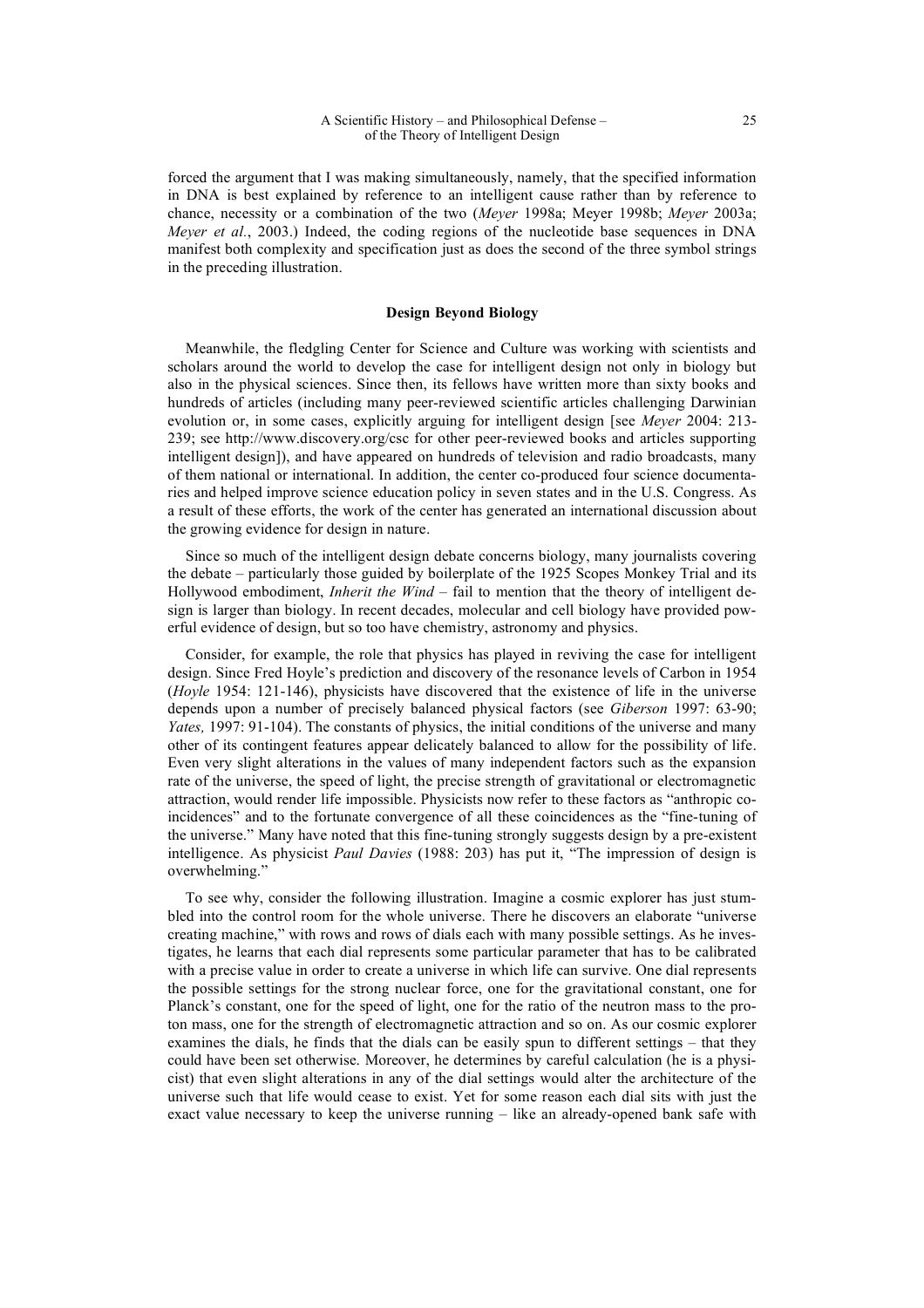multiple dials in which every dial is found with just the just the right value. What should one infer about how these dial settings came to be set?

Not surprisingly, many physicists have been asking the same question about the anthropic coincidences. And for many, $^{14}$  the design hypothesis seems the most obvious and intuitively plausible answer to this question. As *George Greenstein* (1988: 26-27) muses, "the thought insistently arises that some supernatural agency, or rather Agency, must be involved." As *Fred Hoyle* (1982: 16) commented, "a commonsense interpretation of the facts suggests that a superintellect has monkeyed with physics, as well as chemistry and biology, and that there are no blind forces worth speaking about in nature." Or as he put it in his book *The Intelligent Universe*, "A component has evidently been missing from cosmological studies. The origin of the Universe, like the solution of the Rubik cube, requires an intelligence" (*Hoyle* 1983: 189). Many physicists now concur. They would argue that  $-$  in effect  $-$  the dials in the cosmic control room appear finely-tuned because someone carefully set them that way.

In the 2004 book *The Privileged Planet*, astronomer Guillermo Gonzalez and philosopher Jay Richards extended this fine-tuning argument to planet earth (*Gonzalez and Richards* 2004). They showed first that the Earth's suitability as a habitable planet depends on a host of very improbable conditions – conditions so improbable in fact as to call into question the widespread assumption that habitable planets are common in our galaxy or even the universe. Further, by drawing on a host of recent astronomical discoveries, Gonzalez and Richards also showed that the set of improbable conditions that render the earth habitable also make it an optimal place for observing the cosmos and making various scientific discoveries. As they put it, habitability correlates with discoverability. They argued that the best explanation for this correlation is that the earth was intelligently designed to be a habitable planet and a platform for making scientific discovery. *The Privileged Planet* makes a nuanced and cumulative argument<sup>15</sup> – one that resists easy summation, but their groundbreaking advance of the finetuning argument for design was persuasive enough that such scientists as Cambridge's Simon Conway Morris and Harvard's Owen Gingerich endorsed the book, and *David Hughes* (2005: 113), a vice-president of the Royal Astronomical Society, gave it an enthusiastic review in the pages of *The Observatory*.

### **Three Philosophical Objections**

 On this and other fronts, advocates of the theory of intelligent design have stirred up debate at the highest levels of the scientific community. In response opponents have often responded with philosophical rather than evidential objections. The three of the most common are: (1) that the theory of intelligent design is an argument from ignorance, (2) that it repre-

 $\mathcal{L}=\mathcal{L}$ 

<sup>&</sup>lt;sup>14</sup> Greenstein himself does not favor the design hypothesis. Instead, he favors the so-called "participatory universe principle" or "PAP." PAP attributes the apparent design of the fine tuning of the physical constants to the universe's (alleged) need to be observed in order to exist. As he says, the universe "brought forth life in order to exist […] that the very Cosmos does not exist unless observed." See *Greenstein* 1988: 223.

<sup>&</sup>lt;sup>15</sup> In arguing that our place in the cosmos is optimized for life and discovery, they introduce a concept from engineering, *constrained optimization*, offering the example of a notebook computer. Yes, a notebook computer's screen could be substantially bigger, but that would compromise its effectiveness as a lightweight, portable computer. The best notebook computer is the best compromise among a range of sometimes competing qualities. In the same way, Earth's situation in the cosmos might be improved in this or that way, but these improvements would involve tradeoffs. For instance, if we were near the center of our galaxy, we might be able to learn more about the black hole posited to rest there, but the bright galactic core would greatly compromise our ability to observe distant galaxies. Our actual viewing position, while perhaps not ideal in any one respect, possesses the same quality of *constrained optimization*  that a well-designed notebook computer possesses.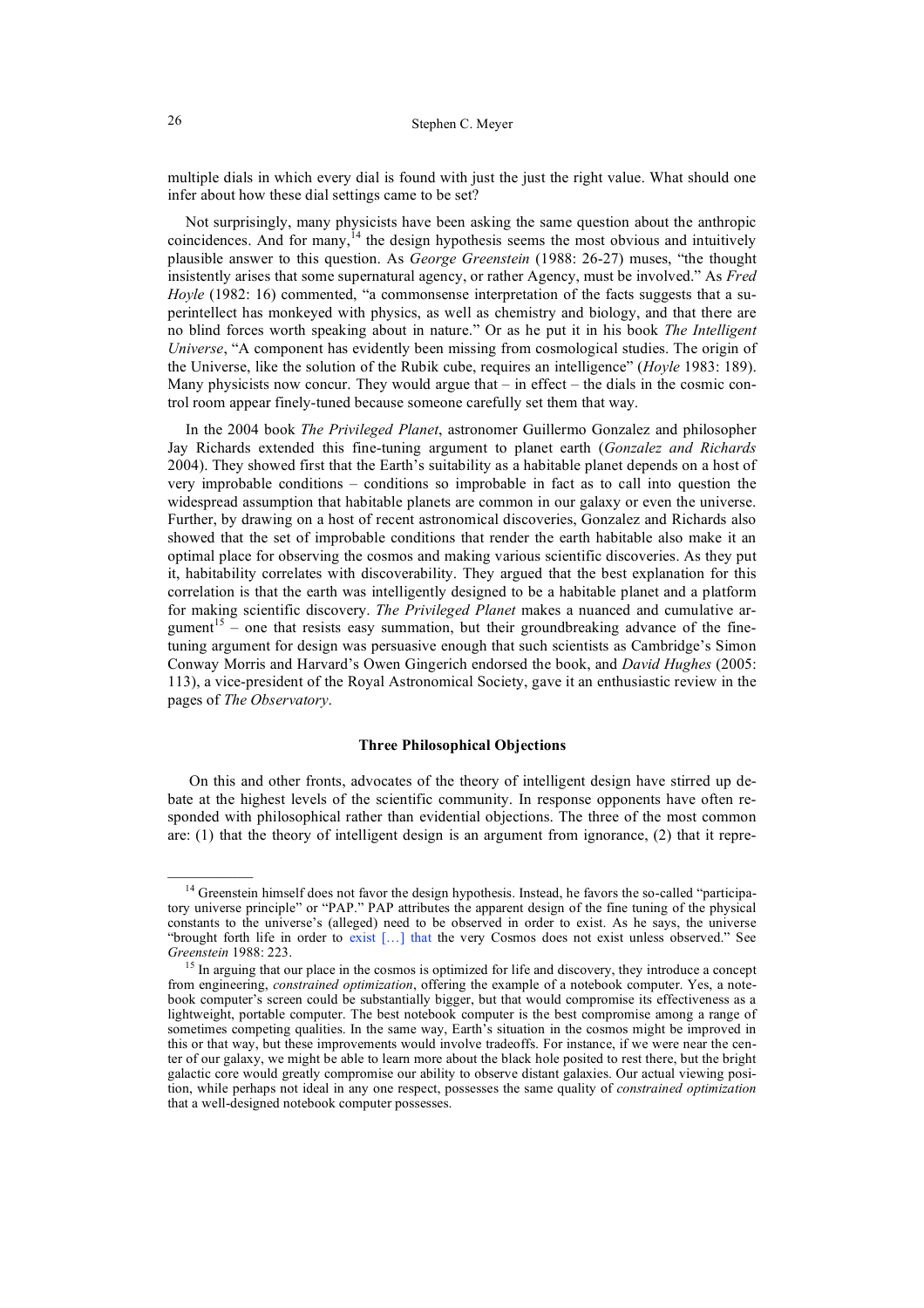sents the same kind of fallacious argument from analogy that David Hume criticized in the 18<sup>th</sup> century and (3) that the theory of intelligent design is not "scientific." Let us examine each of these arguments in turn.

### **An Argument from Knowledge**

Opponents of intelligent design frequently characterize the theory as an argument from ignorance. According to this criticism anyone who makes a design inference from the presence of information or irreducible complexity in the biological world uses our present ignorance of an adequate materialistic cause of these phenomena as the sole basis for inferring an intelligent cause. Since, the objection goes, 'design advocates can't imagine a natural process that can produce biological information or irreducibly complex systems, they resort to invoking the mysterious notion of intelligent design.' In this view, intelligent design functions not as an explanation, but as a placeholder for ignorance.

On the contrary, the arguments for intelligent design described in this essay do not constitute fallacious arguments from ignorance. Arguments from ignorance occur when evidence against a proposition is offered as the sole grounds for accepting another, alternative proposition. The inferences and arguments to design made by contemporary design theorists don't commit this fallacy. True, the design arguments employed by contemporary advocates of intelligent design do depend in part upon negative assessments of the causal adequacy of competing materialistic hypotheses. And clearly, the lack of an adequate materialistic cause does provide part of the grounds for inferring design from information or irreducibly complex structures in the cell. Nevertheless, this lack is only part of the basis for inferring design. Advocates of the theory of intelligent design also infer design because we *know* that intelligent agents can and do produce information-rich and irreducibly complex systems. In other words, we have positive experience-based *knowledge* of an alternative cause that is sufficient to have produced such effects. That cause is intelligence. Thus, design theorists infer design not just because natural processes do not or cannot explain the origin of specified information or irreducible complexity in biological systems, but also because we *know* based upon our uniform experience that only intelligent agents produce these effects. In other words, biological systems manifest distinctive and positive hallmarks of intelligent design – ones that in any other realm of experience would trigger the recognition of an intelligent cause.

Thus, Michael Behe has inferred design not only because the mechanism of natural selection cannot (in his judgment) produce "irreducibly complex" systems, but also because in our experience "irreducible complexity" is a feature of systems known always to result from intelligent design. That is, whenever we see systems that have the feature of irreducible complexity and we know the causal story about how such systems originated, invariably "intelligent design" played a role in the origin of such systems. Thus, Behe infers intelligent design as the best explanation for the origin of irreducible complexity in cellular molecular motors and circuits based upon what we *know*, not what we do not know, about the causal powers of intelligent agents and natural processes, respectively.

Similarly, the "specified complexity" or "specified information" of DNA implicates a prior intelligent cause, not only because (as I have argued) materialistic scenarios based upon chance, necessity and the combination of the two fail to explain the origin of such information, but also because we know that intelligent agents can and do produce information of this kind. In other words, we have positive experience-based knowledge of an alternative cause that is sufficient to have produced such effects, namely, intelligence. To quote Henry Quastler again, "Information habitually arises from conscious activity" (*Quastler* 1964: 16). For this reason, specified information also constitutes a distinctive hallmark (or signature) of intelligence. Indeed, in all cases where we know the causal origin of such information, experience has shown that intelligent design played a causal role. Thus, when we encounter such informa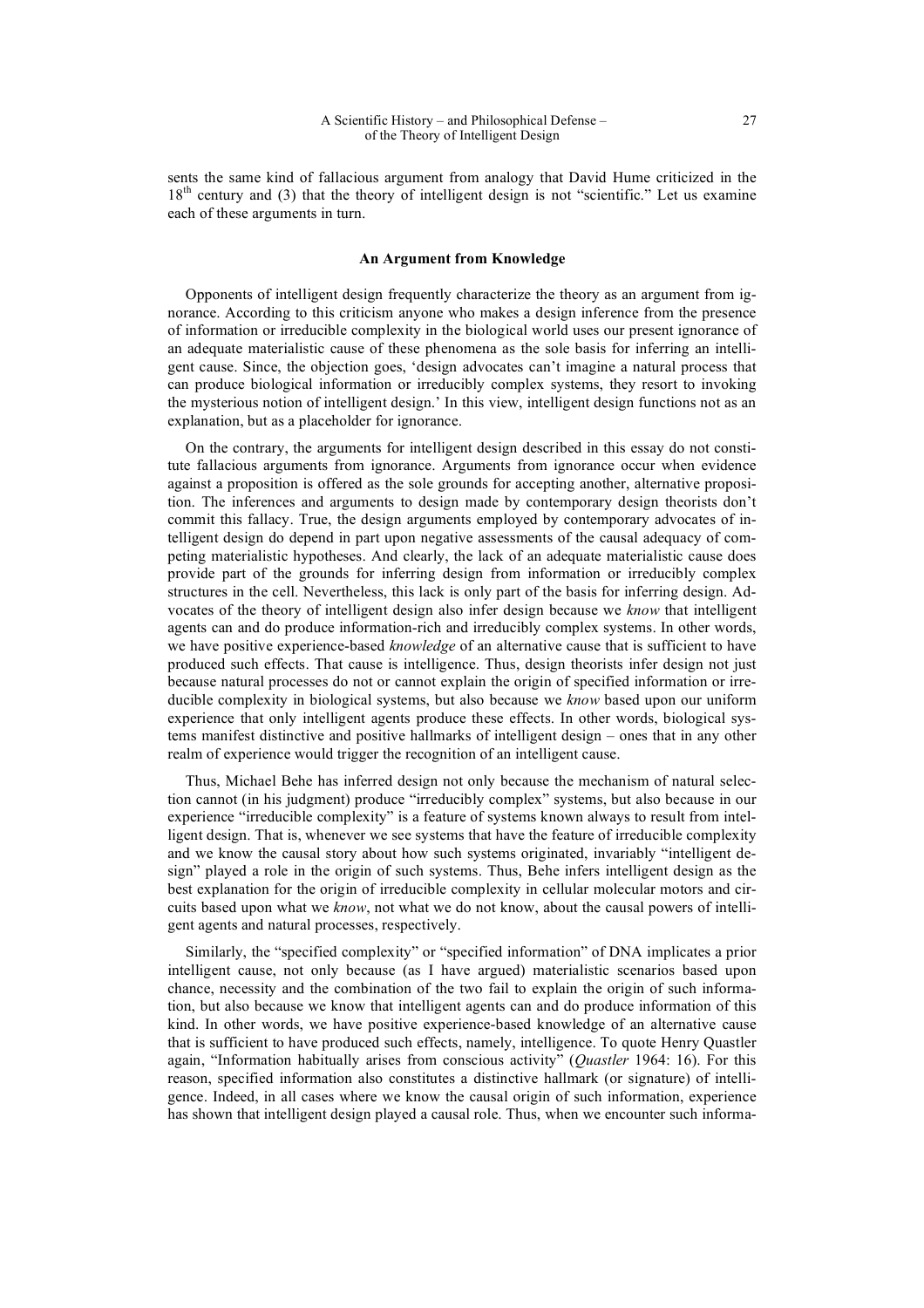tion in the bio-macromolecules necessary to life, we may infer – based upon our *knowledge* of established cause-effect relationships (i.e., "presently acting causes") – that an intelligent cause operated in the past to produce the information necessary to the origin of life.

Thus, contemporary design advocates employ the standard uniformitarian method of reasoning used in all historical sciences. That contemporary arguments for design necessarily include critical evaluations of the causal adequacy of competing hypotheses is entirely appropriate. All historical scientists must compare causal adequacy of competing hypotheses in order to make a judgment as to which hypothesis is best. We would not say, for example, that an archeologist had committed a "scribe of the gaps" fallacy simply because – after rejecting the hypothesis that an ancient hieroglyphic inscription was caused by a sand storm – he went on to conclude that the inscription had been produced by a human scribe. Instead, we recognize that the archeologist has made an inference based upon his experience-based *knowledge* that information-rich inscriptions invariably arise from intelligent causes, not solely upon his judgment that there are no suitably efficacious natural causes that could explain the inscription.

## **Not Analogy but Identity**

Nor does the design argument from biological information depend on the analogical reasoning that Hume critiqued since it does not depend upon assessments of degree of similarity. The argument does not depend upon the similarity of DNA to a computer program or human language but upon the presence of an identical feature ("information" defined as "complexity and specification") in both DNA and all other designed systems, languages or artifacts. For this reason, the design argument from biological information does not represent an argument from analogy of the sort that Hume criticized, but an "inference to the best explanation." Such arguments turn not on assessments of the degree of similarity between effects, but instead on an assessment of the adequacy of competing possible causes for the same effect. Because we know intelligent agents can (and do) produce complex and functionally specified sequences of symbols and arrangements of matter (information so defined), intelligent agency qualifies as a sufficient causal explanation for the origin of this effect. In addition, since naturalistic scenarios have proven universally inadequate for explaining the origin of such information, mind or creative intelligence now stands as the best explanation for the origin of this feature of living systems.

## **But Is It Science?**

Of course, many simply refuse to consider the design hypothesis on grounds that it does not qualify as "scientific." Such critics (see *Ruse* 1988: 103) affirm the extra-evidential principle mentioned above known as methodological naturalism or methodological materialism. Methodological naturalism asserts that, as a matter of definition, for a hypothesis, theory or explanation to qualify as "scientific," it must invoke only materialistic entities. Thus, critics say, the theory of intelligent design does not qualify. Yet, even if one grants this definition, it does not follow that some nonscientific (as defined by methodological naturalism) or metaphysical hypothesis couldn't constitute a better, more causally adequate, explanation of some phenomena than competing materialistic hypotheses. Design theorists argue that, whatever its classification, the design hypothesis does constitute a better explanation than its materialistic rivals for the origin of biological information, irreducibly complex systems and the fine-tuning of the constants of physics. Surely, simply classifying an argument as "not scientific" does not refute it.

In any case, methodological materialism now lacks justification as a normative definition of science. First, attempts to justify methodological materialism by reference to metaphysi-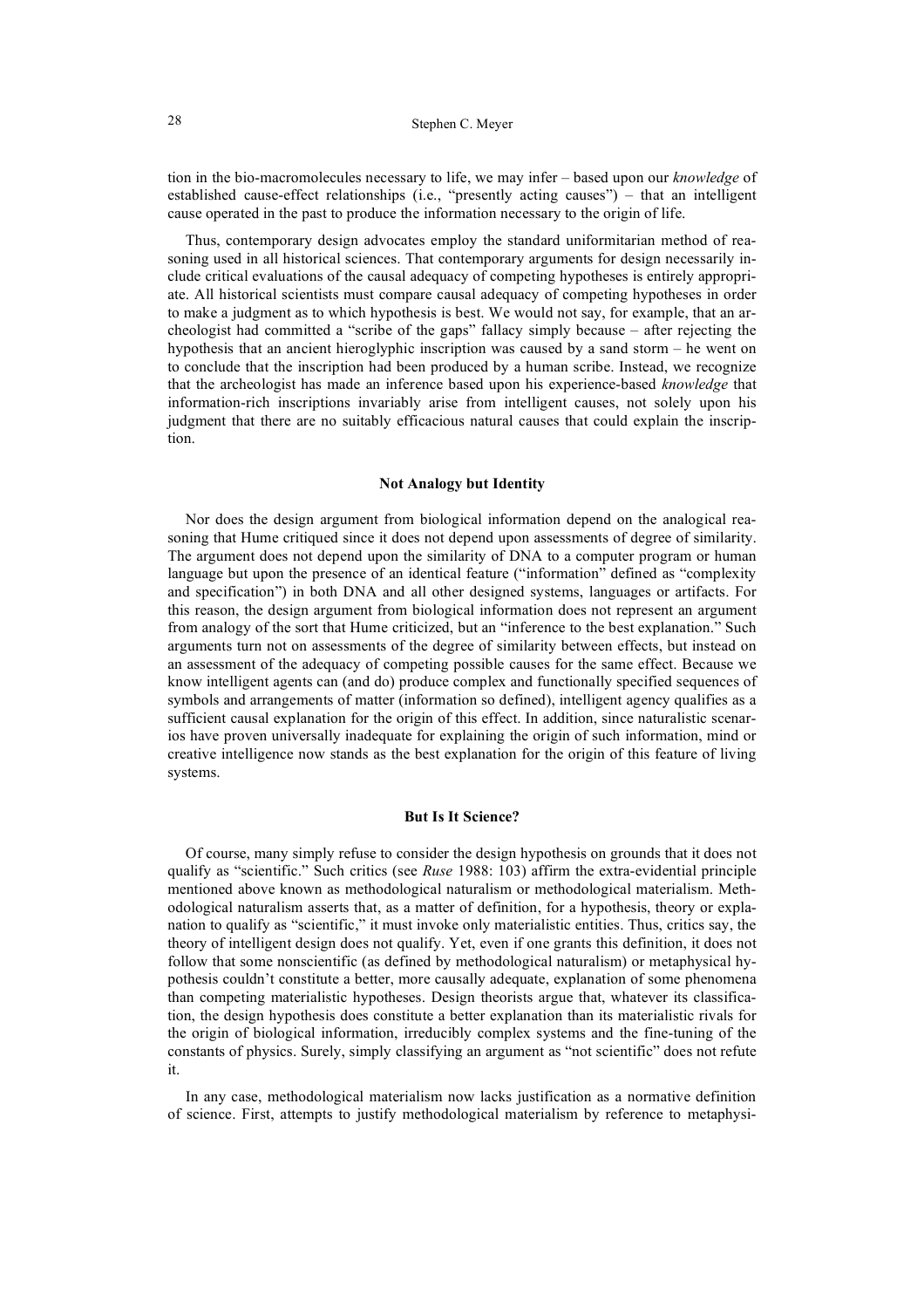cally neutral (that is, non-question begging) demarcation criteria have failed (see *Meyer* 2000b; *Meyer* 2000c; *Laudan* 2000a: 337-50; *Laudan* 2000b: 351-355; *Plantinga* 1986a: 18- 26; *Plantinga* 1986b: 22-34). Second, to assert methodological naturalism as a normative principle for all of science has a negative effect on the practice of certain scientific disciplines, especially those in the historical sciences. In origin-of-life research, for example, methodological materialism artificially restricts inquiry and prevents scientists from considering some hypotheses that might provide the best, most causally adequate explanations. To be a truthseeking endeavor, the question that origin-of-life researchers must address is not "Which materialistic scenario seems most adequate?" but rather "What actually caused life to arise on Earth?" Clearly, it's at least logically possibly that the answer to the latter question is this: "Life was designed by an intelligent agent that existed before the advent of humans." If one accepts methodological naturalism as normative, however, scientists may never consider the design hypothesis as possibly true. Such an exclusionary logic diminishes the significance of any claim of theoretical superiority for any remaining hypothesis and raises the possibility that the best "scientific" explanation (as defined by methodological naturalism) may not be the best in fact.

As many historians and philosophers of science now recognize, scientific theory-evaluation is an inherently comparative enterprise. Theories that gain acceptance in artificially constrained competitions can claim to be neither 'most probably true' nor 'most empirically adequate.' At best, such theories can be considered the 'most probably true or adequate among an artificially limited set of options.' Thus, an openness to the design hypothesis would seem necessary to any fully rational historical science – that is, to one that seeks the truth, "no holds barred" (*Bridgman* 1955: 535). An historical science committed to following the evidence wherever it leads will not exclude hypotheses *a priori* on metaphysical grounds. Instead, it will employ only metaphysically neutral criteria – such as explanatory power and causal adequacy – to evaluate competing hypotheses. This more open (and seemingly rational) approach to scientific theory evaluation suggests the theory of intelligent design as the best, most causally adequate explanation for the origin of certain features of the natural world, especially including the origin of the specified information necessary to build the first living organism.

#### **Conclusion**

Of course, many continue to dismiss intelligent design as nothing but "religion masquerading as science." They point to the theory's obviously friendly implications for theistic belief as a justification for classifying and dismissing the theory as "religion." But such critics confuse the implications of the theory of intelligent design with its evidential basis. The theory of intelligent design may well have theistic implications. But that is not grounds for dismissing it. Scientific theories must be judged by their ability to explain evidence, not by whether they have undesirable implications. Those who say otherwise flout logic and overlook the clear testimony of the history of science. For example, many scientists initially rejected the Big Bang theory because it seemed to challenge the idea of an eternally self-existent universe and pointed to the need for a transcendent cause of matter, space and time. But scientists eventually accepted the theory despite such apparently unpleasant implications because the evidence strongly supported it. Today a similar metaphysical prejudice confronts the theory of intelligent design. Nevertheless, it too must be evaluated on the basis of the evidence, not our philosophical preferences or concerns about its possible religious implications. As Professor Flew, the long-time atheistic philosopher who has come to accept the case for design, advises: we must "follow the evidence wherever it leads."

Acknowledgement: The author would like to acknowledge the assistance of Dr. Jonathan Witt in the preparation of parts of this article.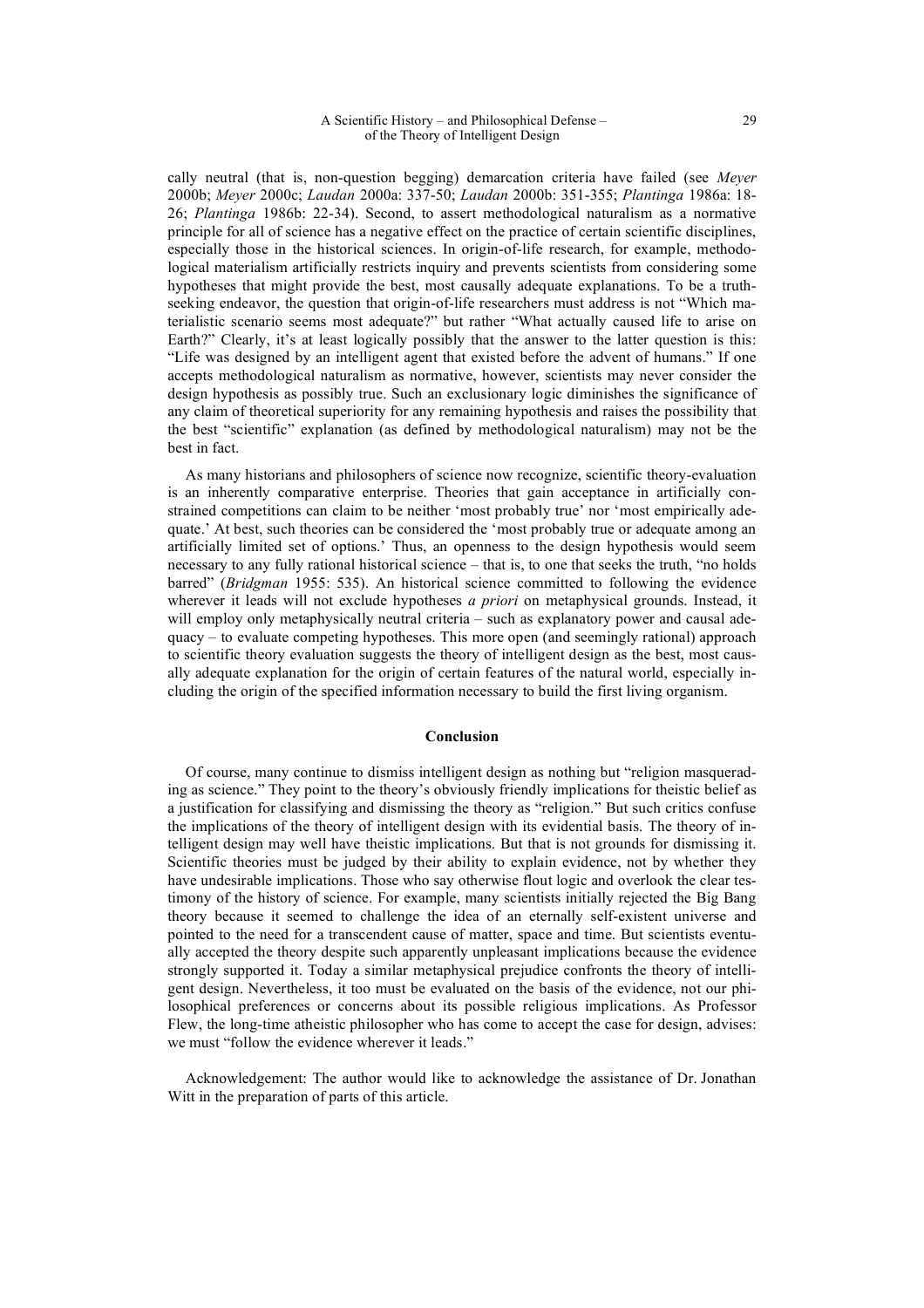#### **References**

- *Alston,* W. P. (1971): The place of the explanation of particular facts in science, in: Philosophy of science 38, 13-34.
- *Axe,* D. (2004): Estimating the prevalence of protein sequences adopting functional enzyme folds, in: Journal of Molecular Biology, 341, 1295-1315.
- *Behe,* M. (2004): Irreducible complexity: Obstacle to Darwinian evolution, in: W. A. Dembski/M. Ruse (eds.), Debating design: from Darwin to DNA*,* Cambridge, 352-370.
- *–* (2006a): From muttering to mayhem: How Phillip Johnson got me moving, in: W. A. Dembski (ed.), Darwin's nemesis: Phillip Johnson and the intelligent design movement, Downers Grove, IL, 37-47.
- (2006b): Darwin's black box: The biochemical challenge to evolution. Afterword, New York, 255-272.
- *Berlinski,* D. (1996): The deniable Darwin, in: Commentary 101.6, 19-29.
- *Bowler,* P. J. (1986): Theories of human evolution: A century of debate, 1844-1944, Baltimore, 44-50.
- *Boyle,* R. (1979): Selected philosophical papers of Robert Boyle, edited by M. A. Stewart, Manchester, 172.
- *Bradley,* W. (2004): Information, entropy and the origin of life, in: W. A. Dembski / M. Ruse (eds.), Debating design: from Darwin to DNA*,* Cambridge, 331-351.
- *Bridgman, P. W. (1955): Reflections of a physicist, 2<sup>nd</sup> edition, New York, 535.*
- *Capretti,* G. (1983): Peirce, Holmes, Popper, in: U. Eco and T. Sebeok (eds.), The sign of three, Bloomington, IN, 135-153.
- *Chamberlain,* T. C. (1965): The method of multiple working hypotheses, in: Science 148, 754-59.
- *Cicero* (1933): De natura deorum, translated by Harris Rackham, Cambridge, MA, 217.
- *Crick,* F. (1958): On Protein Synthesis, in: Symposium for the Society of Experimental Biology, 12,138– 63, esp. 138-63.
- *Darwin,* C. (1896): Life and letters of Charles Darwin, 2 volumes, edited by Francis Darwin, London, vol. 1, 437.
- (1964): On the origin of species, Cambridge, MA, 481-82.
- *Dawkins,* R. (1986): The blind watchmaker, London, 1.
- (1995): River out of Eden, New York, 11.
- *Davies,* P. (1988): The cosmic blueprint, New York, 203.
- *Dembski,* W. A. (1996): Demise of British natural theology. Unpublished paper presented to Philosophy of Religion seminar, University of Notre Dame, fall.
- (1998): The design inference: Eliminating chance through small probabilities. Cambridge.
- (2002): No free lunch: why specified complexity cannot be purchased without intelligence. Lanham, Maryland.
- (2004): The logical underpinnings of intelligent design, in: W. A. Dembski / M. Ruse (eds.), Debating design: from Darwin to DNA*,* Cambridge, 311-440.
- *Denton,* M. (1985): Evolution: a theory in crisis, London.
- (1986): Nature's destiny, New York.
- *Dretske,* F. (1981): Knowledge and the flow of information, Cambridge, MA, 6-10.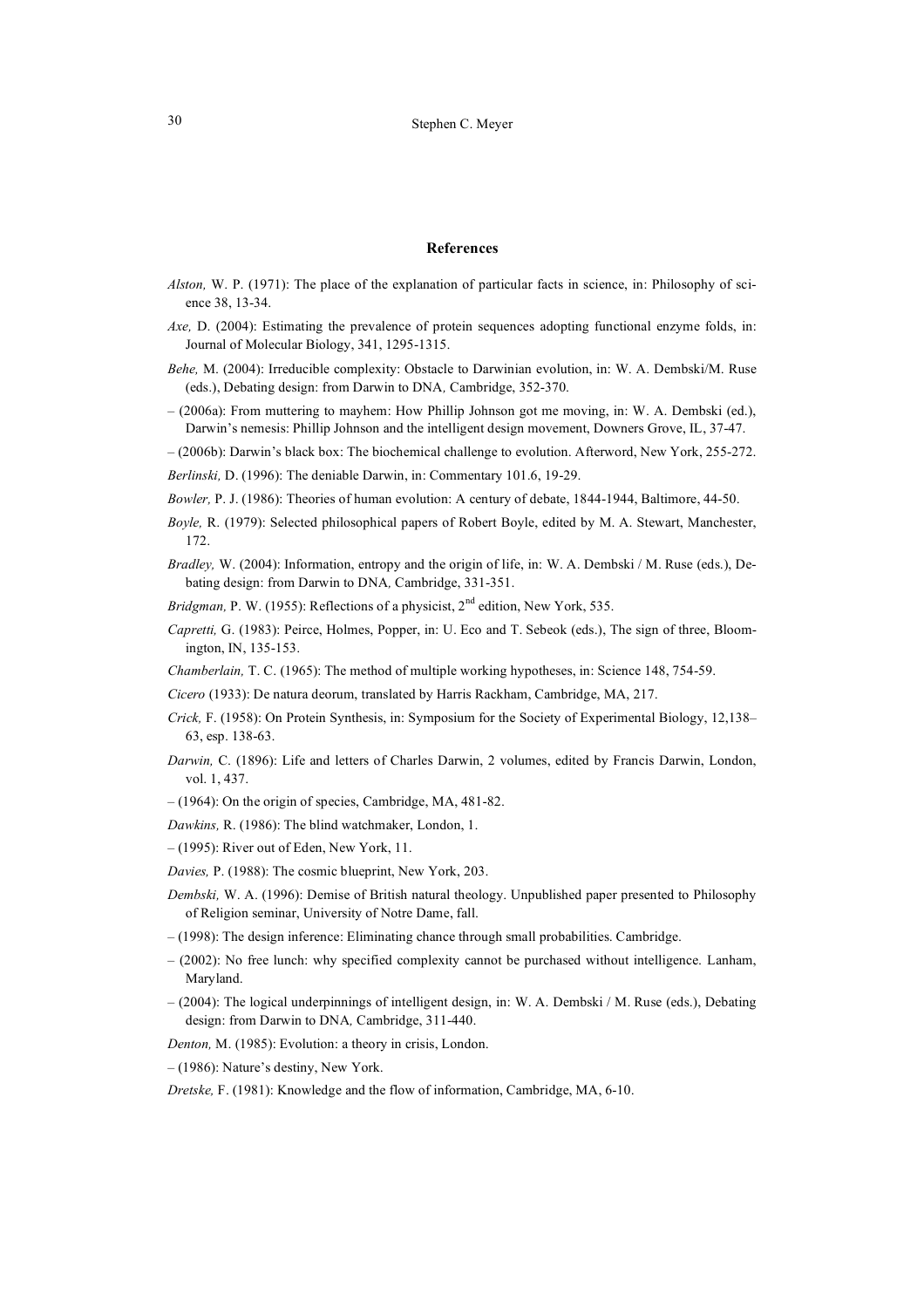- *Eden,* M. (1967): Inadequacies of neo-Darwinian evolution as a scientific theory, in: P. S. Moorhead / M. M. Kaplan (eds.), Mathematical challenges to the neo-Darwinian interpretation of evolution, Philadelphia, 109-111.
- *Eldredge,* N. (1982): An ode to adaptive transformation, in: Nature 296, 508-9.
- *Futuyama,* D. (1985): Evolution as fact and theory, in: Bios 56, 3-13.
- *Gallie*, W. B. (1959): Explanations in history and the genetic sciences, in: P. Gardiner (ed.), Theories of history: Readings from classical and contemporary sources, Glencoe, IL, 386-402.
- *Gates,* B. (1995): The road ahead, New York, 188.
- *Giberson,* K. (1997): The anthropic principle, in: Journal of interdisciplinary studies 9, 63-90.
- *Gillespie,* N. (1979): Charles Darwin and the problem of creation, Chicago, 41-66, 82-108.
- (1987): Natural history, natural theology, and social order: John Ray and the "Newtonian Ideology", in: Journal of the History of Biology 20, 1-49.
- Gonzalez, G. and Richards, J. W. (2004): The privileged planet: How our place in the cosmos was designed for discovery. Washington, D.C.
- *Gould,* S. J. (1986): Evolution and the triumph of homology: Or, why history matters, in: American scientist 74, 61.
- (2003): Is a new and general theory of evolution emerging? In: Paleobiology 119, 119-20.
- *Greenstein,* G. (1988): The symbiotic universe: Life and mind in the cosmos, New York, 26-27; 223.
- *Hick,* J. (1970): Arguments for the existence of God, London, 1.
- *Hoyle*, F. (1954): On nuclear reactions occurring in very hot stars. I. The synthesis of elements from carbon to nickel, in: Astrophysical journal supplement 1, 121-146.
- (1982): The universe: Past and present reflections, in: Annual Review of Astronomy and Astrophysics 20, 16.
- (1983): The intelligent universe, New York, 189.
- *Hughes,* D. (2005): The observatory, 125.1185, 113.
- *Judson,* H. (1979): Eighth day of creation, New York.
- *Johnson,* P. E. (1991): Darwin on trial, Washington, D.C., 8.
- *Kamminga,* H. (1986): Protoplasm and the Gene, in: A. G. Cairns-Smith / H. Hartman (eds.), Clay Minerals and the Origin of Life, Cambridge, 1-10.
- *Kant,* I. (1963): Critique of pure reason, translated by Norman Kemp Smith, London, 523.
- *Kenyon,* D. (1984): Foreword to The mystery of life's origin, New York, v-viii.
- *Kenyon,* D. */ Gordon,* M. (1996): The RNA world: A critique, in: Origins & Design 17 (1), 9-16.
- *Kepler,* J. (1981): Mysterium cosmographicum [The secret of the universe], translated by A. M. Duncan, New York, 93-103.
- *Kepler,* J. (1995): Harmonies of the world, translated by Charles Glen Wallis, Amherst, NY, 170, 240.
- *Kline,* M. (1980): Mathematics: The loss of certainty, New York, 39.
- *Klinghoffer,* D. (2005): The Branding of a Heretic, in: The Wall Street Journal, 28 January, W11.
- *Küppers,* B.-O. (1987): On the Prior Probability of the Existence of Life, in: L. Krüger et al. (eds.), The Probabilistic revolution, Cambridge, MA, 355–69.
- *–* (1990): Information and the origin of life, Cambridge, MA, 170-172.
- Laudan, L. (2000a): The demise of the demarcation problem, in: M. Ruse (ed.), But is it science?, Amherst, NY, 337-350.
- *–* (2000b): Science at the bar causes for concern, in: M. Ruse (ed.), But is it science?, Amherst, NY, 351-355.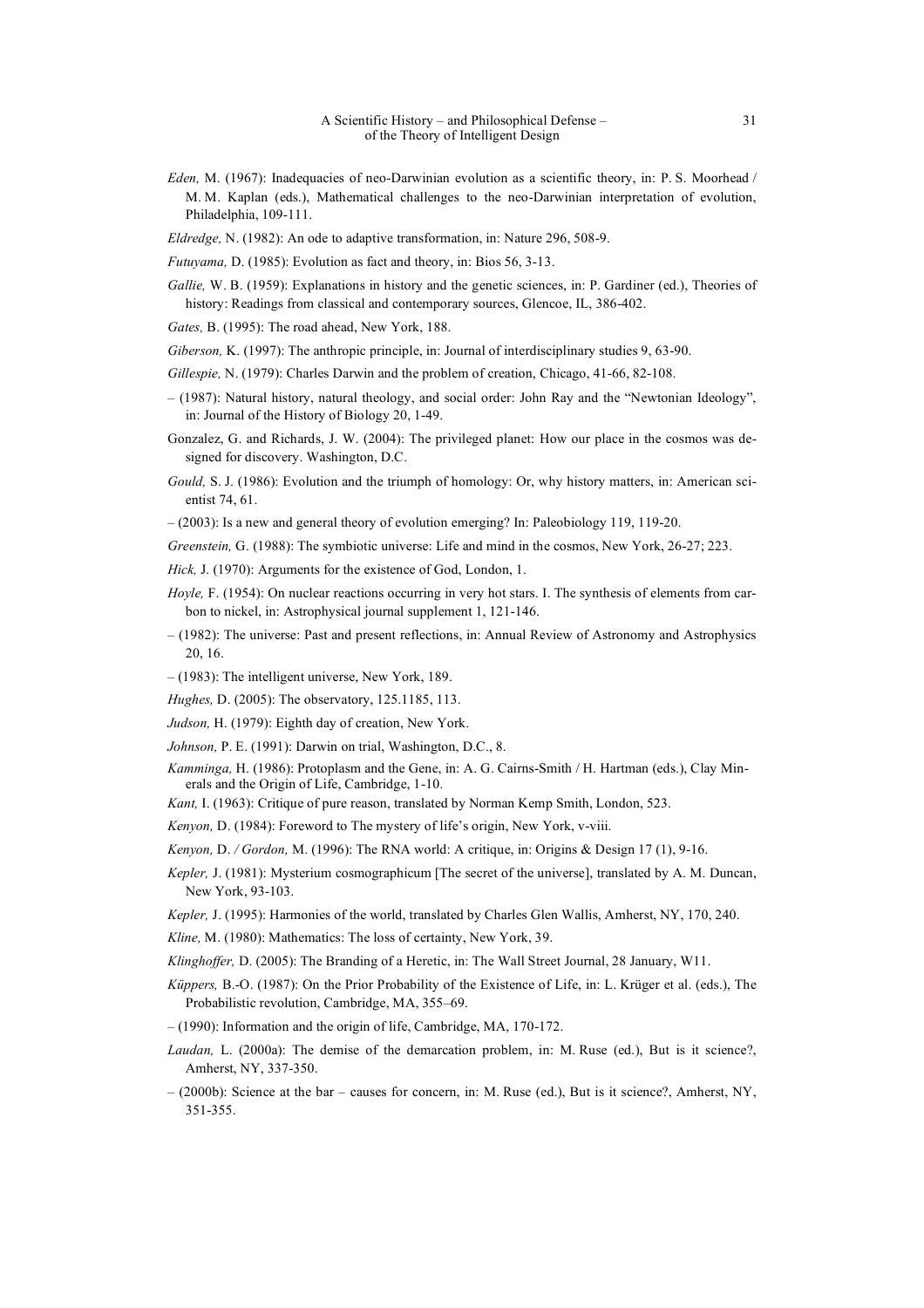- *Lönnig,* W.-E. (2001): Natural selection, in: W. E. Craighead / C. B. Nemeroff (eds.), The Corsini encyclopedia of psychology and behavioral sciences,  $3<sup>rd</sup>$  edition, New York, vol. 3, 1008-1016.
- *Lönnig,* W.-E. */ Saedler,* H. (2002): Chromosome rearrangements and transposable elements, in: Annual review of genetics 36, 389-410.
- *Mayr,* E. (1982): Foreword to Darwinism defended, by Michael Ruse, Reading, MA, xi-xii.
- *Meyer*, S. C. (1998): DNA by design: An inference to the best explanation for the origin of biological information, in: Journal of rhetoric and public affairs 4.1, 519-556.
- (1998b): The Explanatory power of design: DNA and the origin of information, in: W. A. Dembski (ed.), Mere creation: science, faith and intelligent design, Downers Grove, IL, 114-147.
- (2000a): DNA & other designs, in: First things 102 (April 2000), 30-38.
- (2000b): The scientific status of intelligent design: The methodological equivalence of naturalistic and non-naturalistic origins theories, in: M. J. Behe / W. A. Dembski / S. C. Meyer (eds.), Science and evidence for design in the universe, San Francisco, 151-211.
- (2000c): The demarcation of science and religion, in: G. B. Ferngren et al. (eds.), The history of science and religion in the western tradition, New York, 12-23.
- (2003a): DNA and the origin of life: information, specification and explanation, in: J. A. Campbell / S. C. Meyer (eds.), Darwinism, design and public education, Lansing, MI, 223-285.
- (2004): The Cambrian information explosion: evidence for intelligent design, in: W. A. Dembski / M. Ruse (eds.), Debating design, Cambridge, 371-391.
- (2004): The origin of biological information and the higher taxonomic categories, in: Proceedings of the Biological Society of Washington 117, 213-239.
- *Meyer,* S. C. */ Ross,* M. / *Nelson,* P. / *Chien,* P. (2003): The Cambrian explosion: Biology's big bang, in: J. A. Campbell / S. C. Meyer (eds.), Darwinism, design and public education, Lansing, MI, 323-402.
- *Miller,* K. (2004): The bacterial flagellum unspun, in: W. A. Dembski / M. Ruse (eds.), Debating design: from Darwin to DNA*,* Cambridge, 81-97.
- *Minnich*, S. A. / *Meyer*, S. C. (2004): Genetic analysis of coordinate flagellar and type III regulatory circuits in pathogenic bacteria, in: M. W. Collins / C. A. Brebbia (eds.), Design and nature II: Comparing design in nature with science and engineering, Southampton, 295-304.
- *Moorhead*, P. S. / *Kaplan*, M. M. (eds*.*) (1967): Mathematical challenges to the neo-Darwinian interpretation of evolution, Philadelphia.
- *Morris,* S. C. (1998): The crucible of creation: The Burgess Shale and the rise of animals, Oxford, 63-115.
- *–* (2000): Evolution: bringing molecules into the fold, in: Cell 100, 1-11.
- (2003a): The Cambrian "explosion" of metazoans, in: Origination of organismal form, 13-32.
- *–* (2003b): Cambrian "explosions" of metazoans and molecular biology: would Darwin be satisfied?, in: International journal of developmental biology 47 (7-8), 505-515.
- *Müller,* G. B. */ Newman,* S. A. (2003): Origination of organismal form: The forgotten cause in evolutionary theory, in: G. B. Müller / S. A. Newman (eds.), Origination of organismal form: Beyond the gene in developmental and evolutionary biology, Cambridge, MA, 3-12.
- *Nelson,* P. */ Wells,* J. (2003): Homology in biology: problem for naturalistic science and prospect for intelligent design, in: J. A. Campbell / S. C. Meyer (eds.), Darwinism, design and public education, Lansing, MI, 303-322.
- *Newton,* I. (1934): Newton's Principia: Motte's translation revised (1686), translated by A. Motte, revised by F. Cajori, Berkeley, 543-44.
- *–* (1952): Opticks, New York, 369-70.

*Paine,* T. (1925): The life and works of Thomas Paine, vol. 8: The age of reason, New Rochelle, NY, 6.